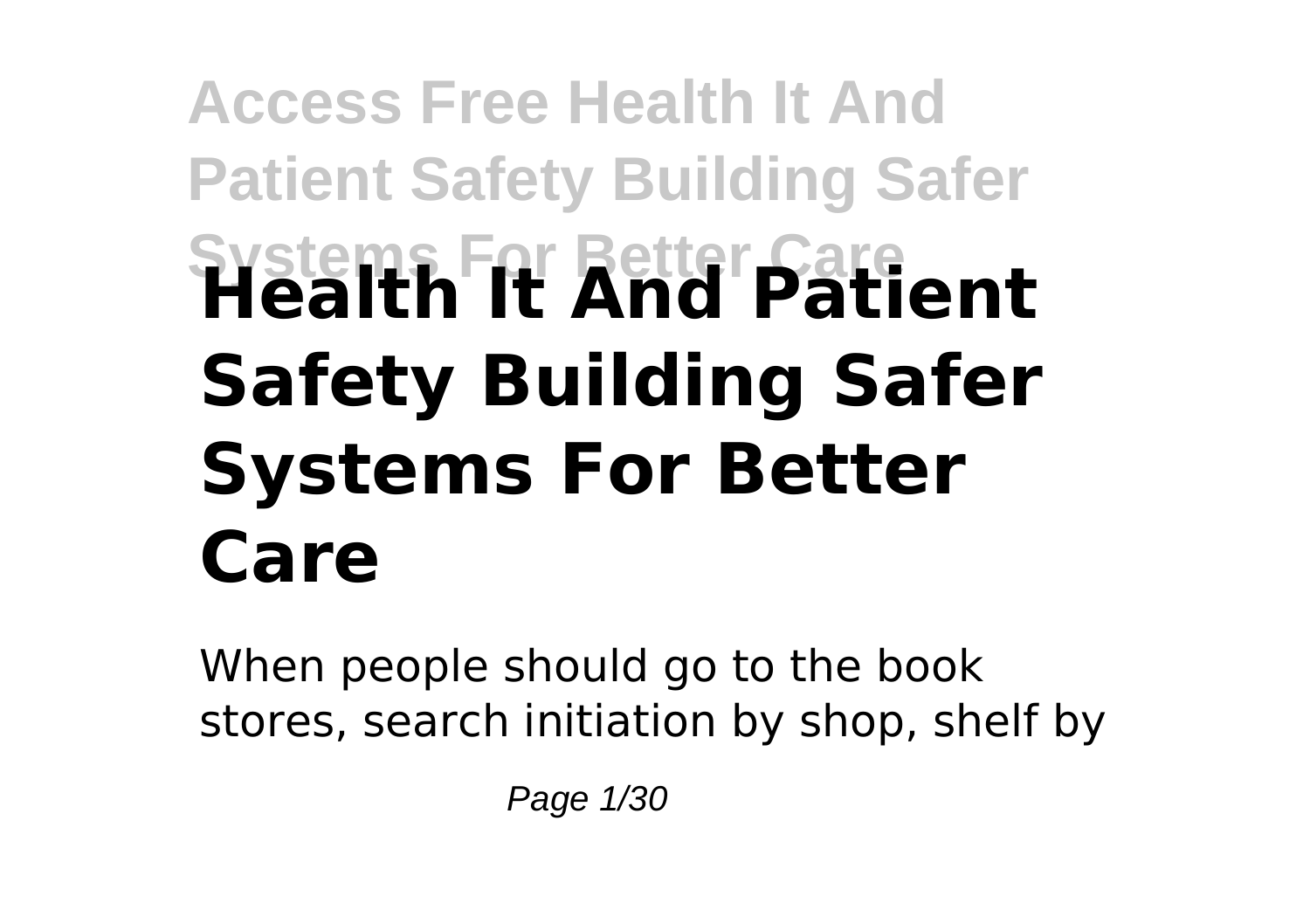**Access Free Health It And Patient Safety Building Safer Shelf, it is essentially problematic. This is** why we present the book compilations in this website. It will totally ease you to see guide **health it and patient safety building safer systems for better care** as you such as.

By searching the title, publisher, or authors of guide you really want, you

Page 2/30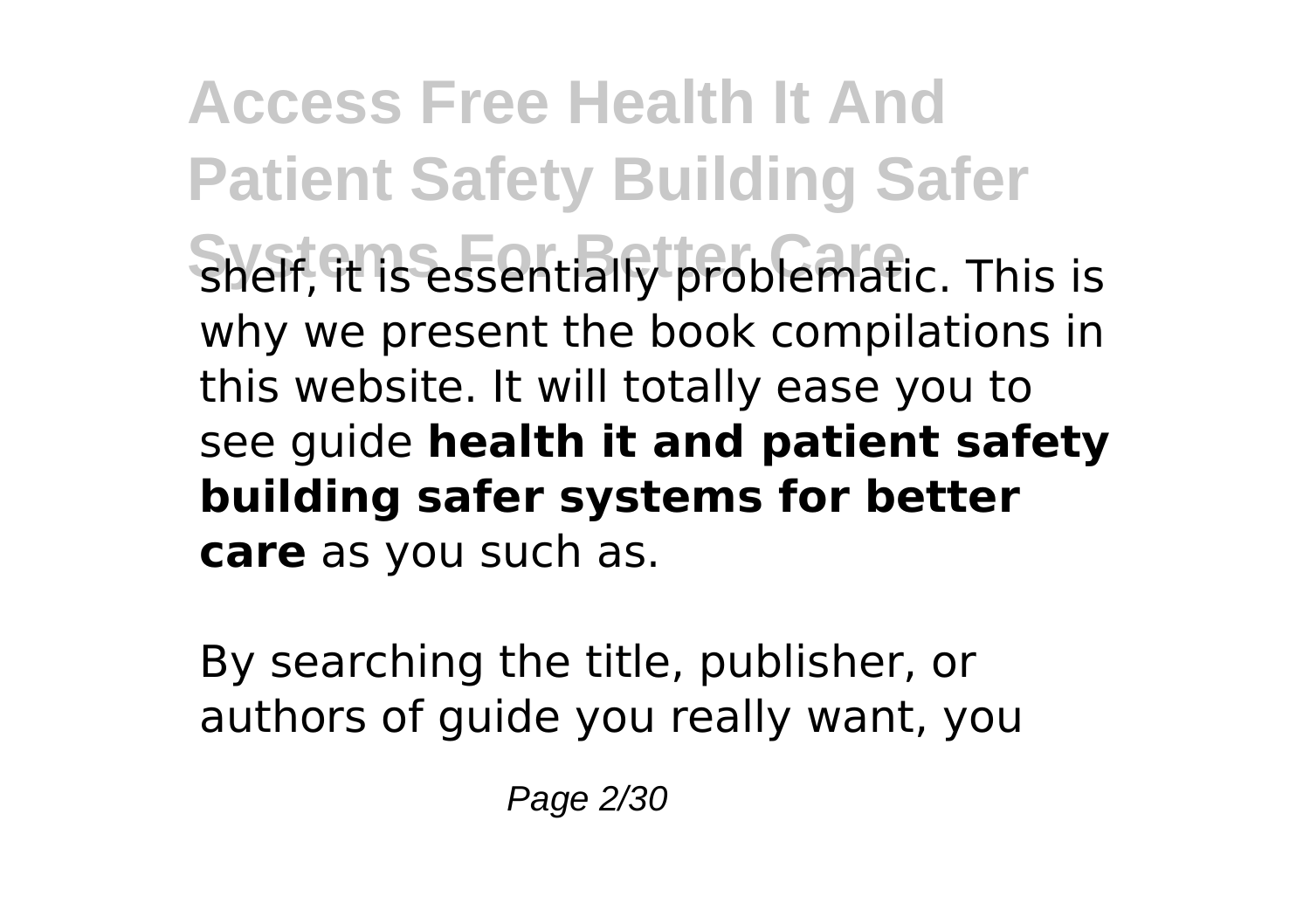**Access Free Health It And Patient Safety Building Safer** *Can discover them rapidly. In the house,* workplace, or perhaps in your method can be every best place within net connections. If you goal to download and install the health it and patient safety building safer systems for better care, it is definitely simple then, back currently we extend the link to purchase and create bargains to download and install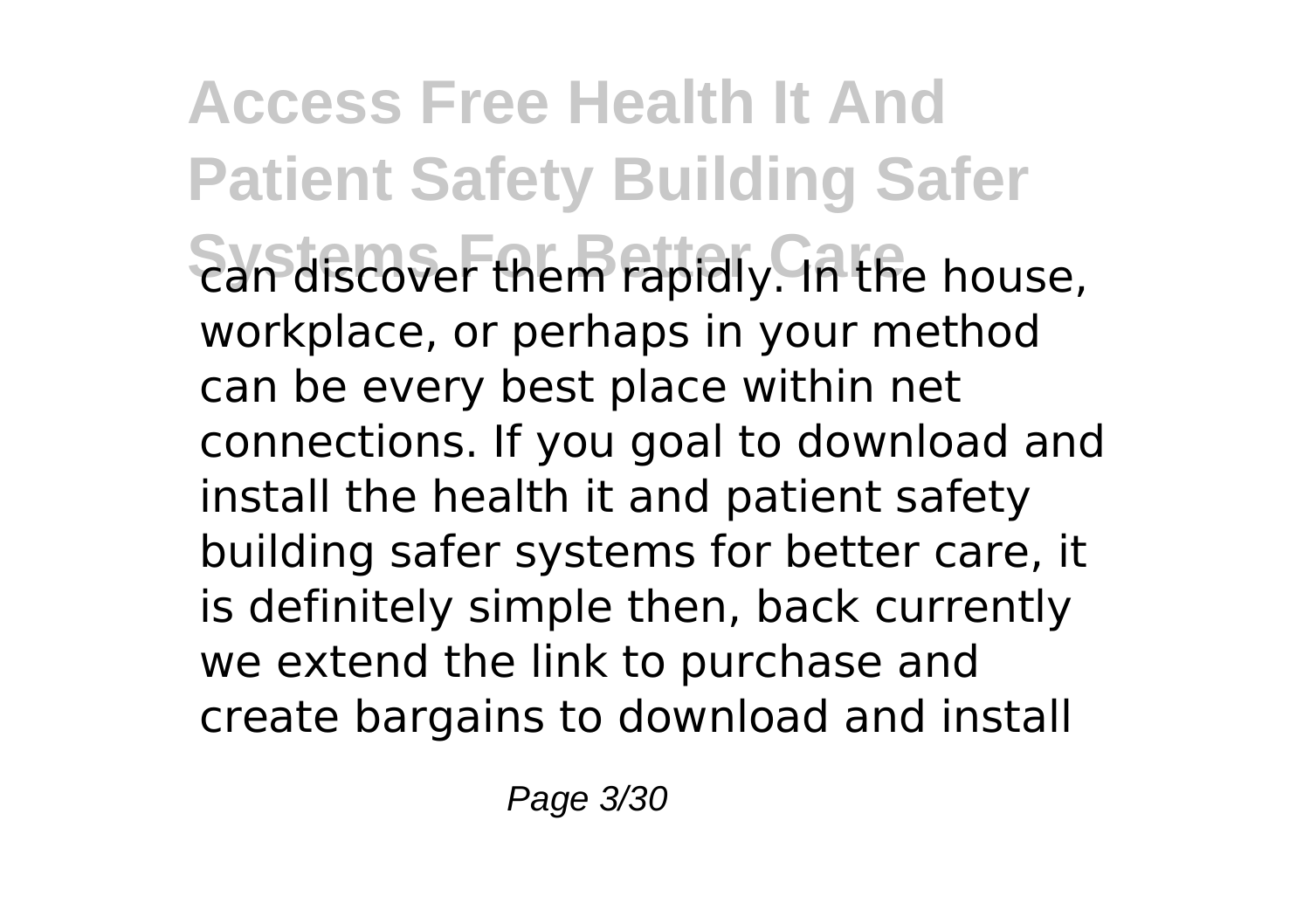**Access Free Health It And Patient Safety Building Safer Fiealth it and patient safety building** safer systems for better care as a result simple!

If your library doesn't have a subscription to OverDrive or you're looking for some more free Kindle books, then Book Lending is a similar service where you can borrow and lend books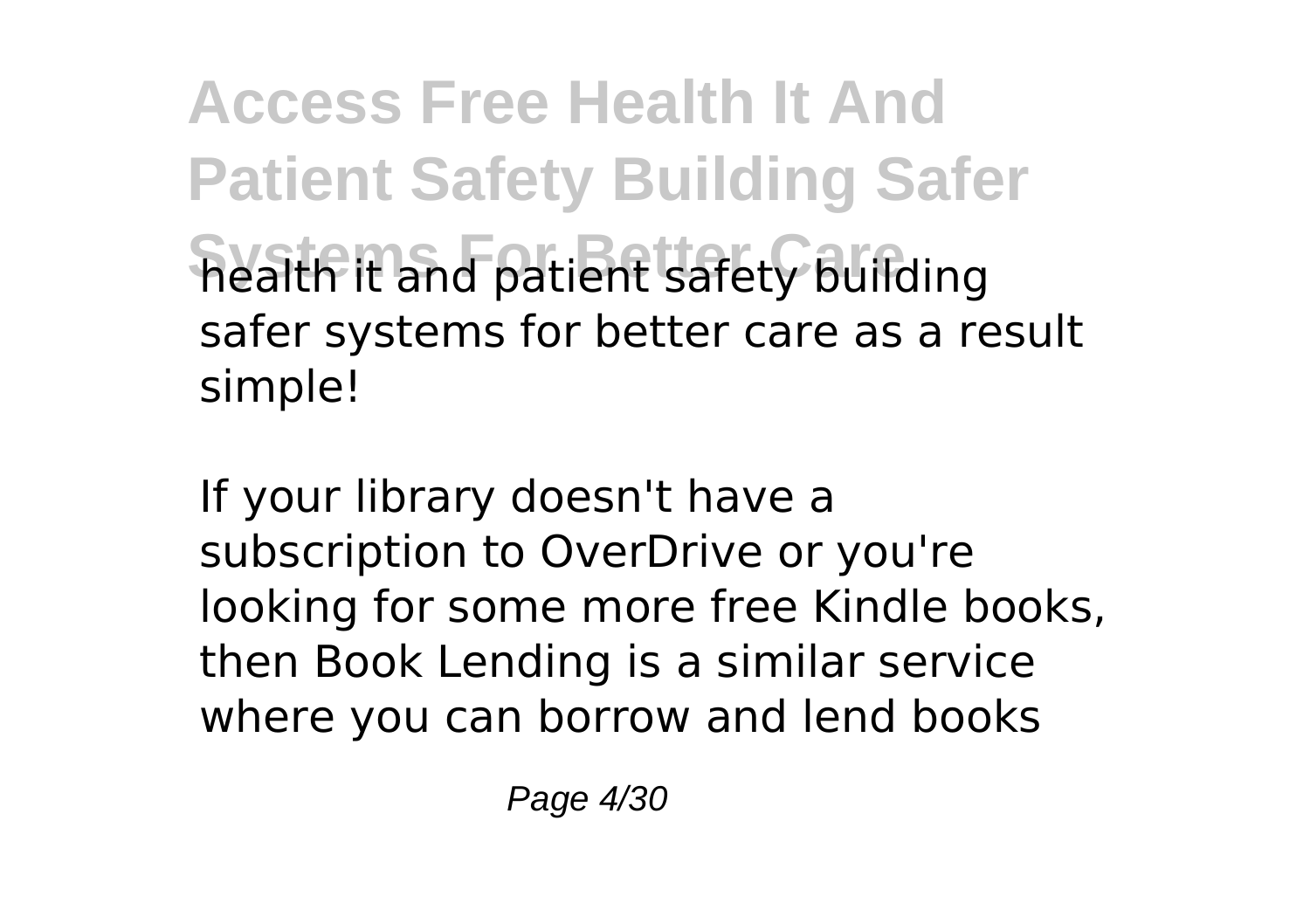**Access Free Health It And Patient Safety Building Safer** for your Kindle without going through a library.

## **Health It And Patient Safety**

Health IT and Patient Safety makes recommendations for developing a framework for patient safety and health IT. This book focuses on finding ways to mitigate the risks of health IT-assisted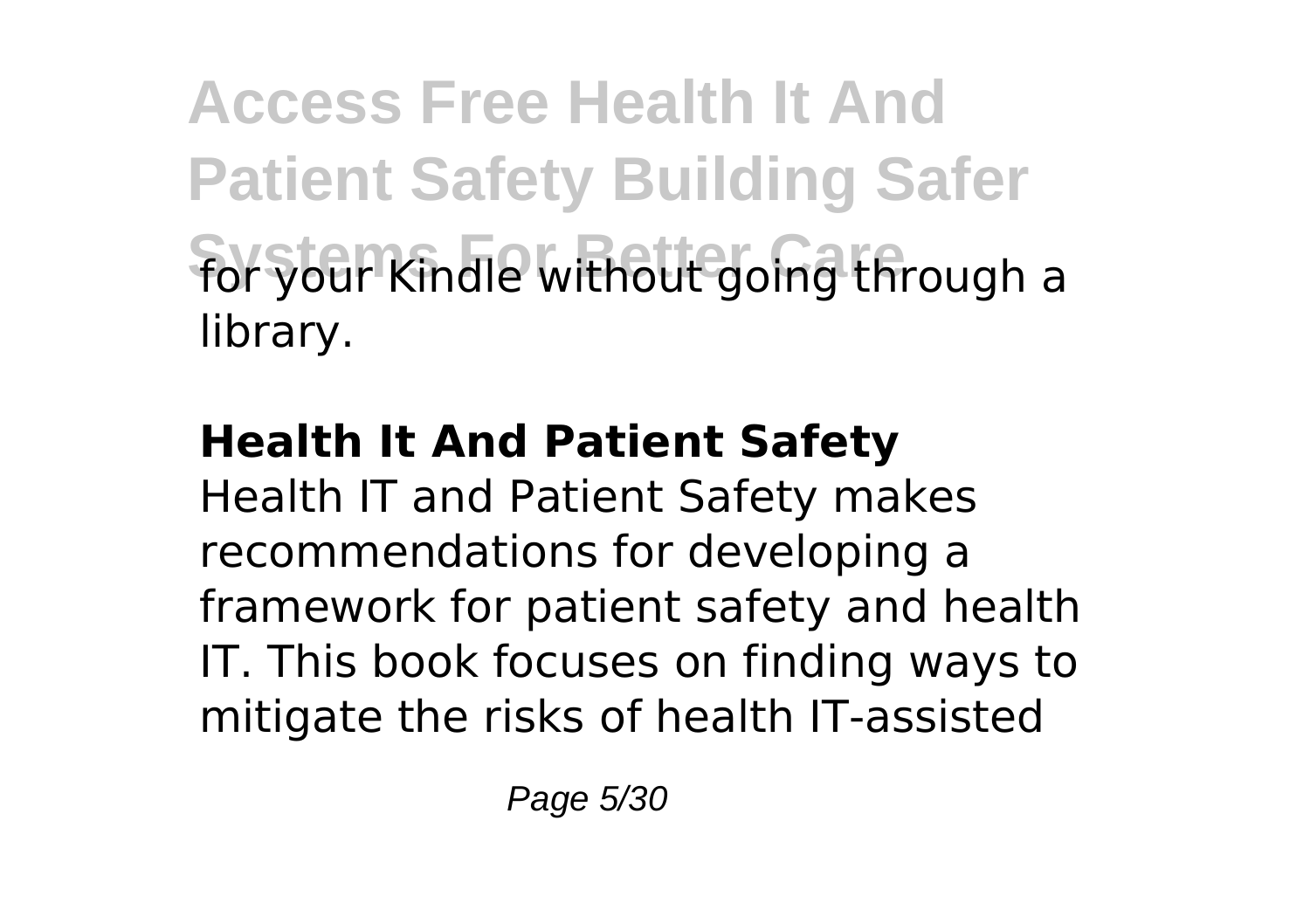**Access Free Health It And Patient Safety Building Safer Systems For Better Care** care and identifies areas of concern so that the nation is in a better position to realize the potential benefits of health IT.

#### **Health IT and Patient Safety: Building Safer Systems for ...** Patient safety practices protect patients from accidental or preventable harm

Page 6/30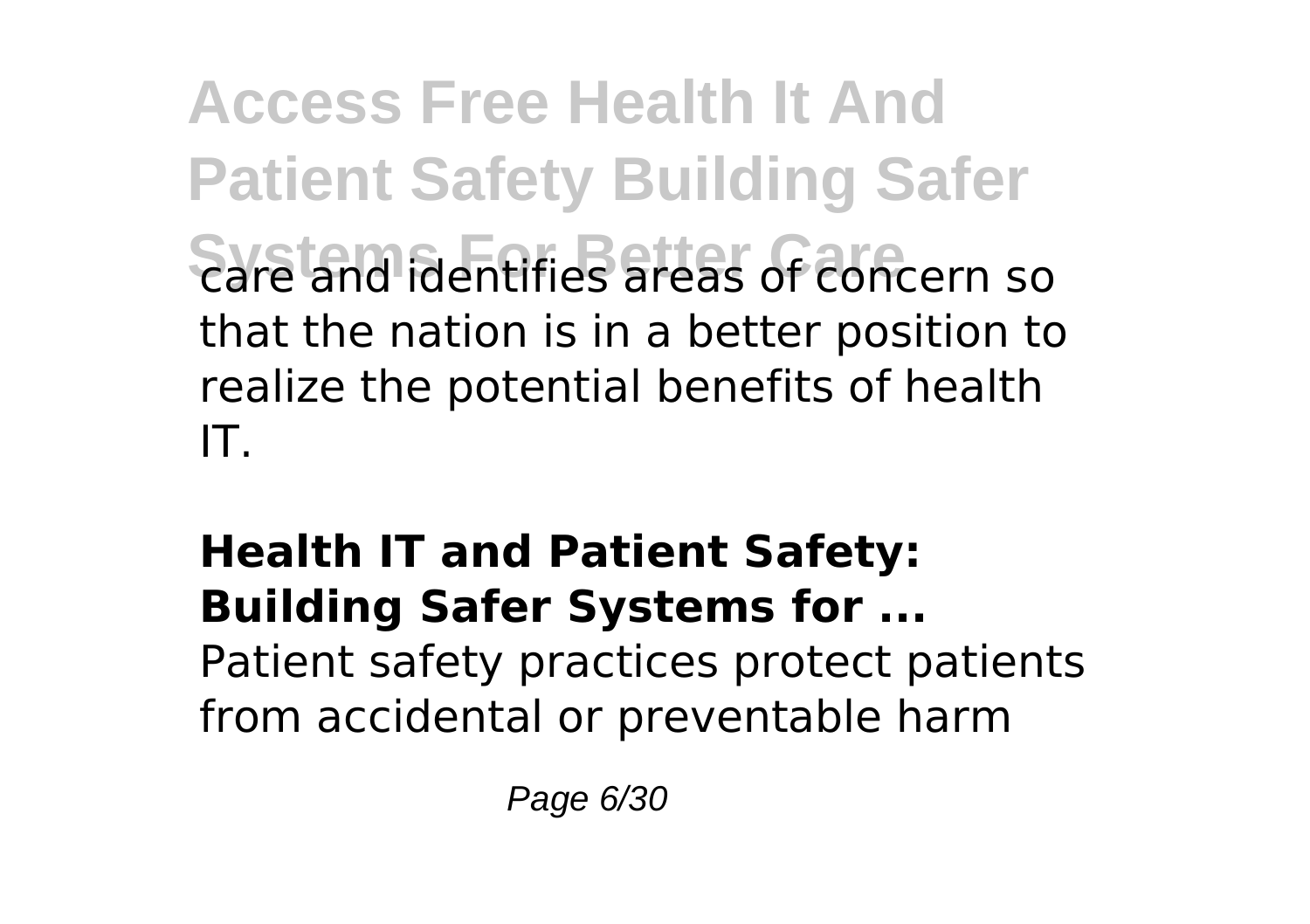**Access Free Health It And Patient Safety Building Safer Systems For Better Care** associated with healthcare services. Together, care quality and patient safety improvement activities can help healthcare teams achieve the 6 aims described in the Institute of Medicine's publication Crossing the Quality Chasm: A New Health System for the 21st Century.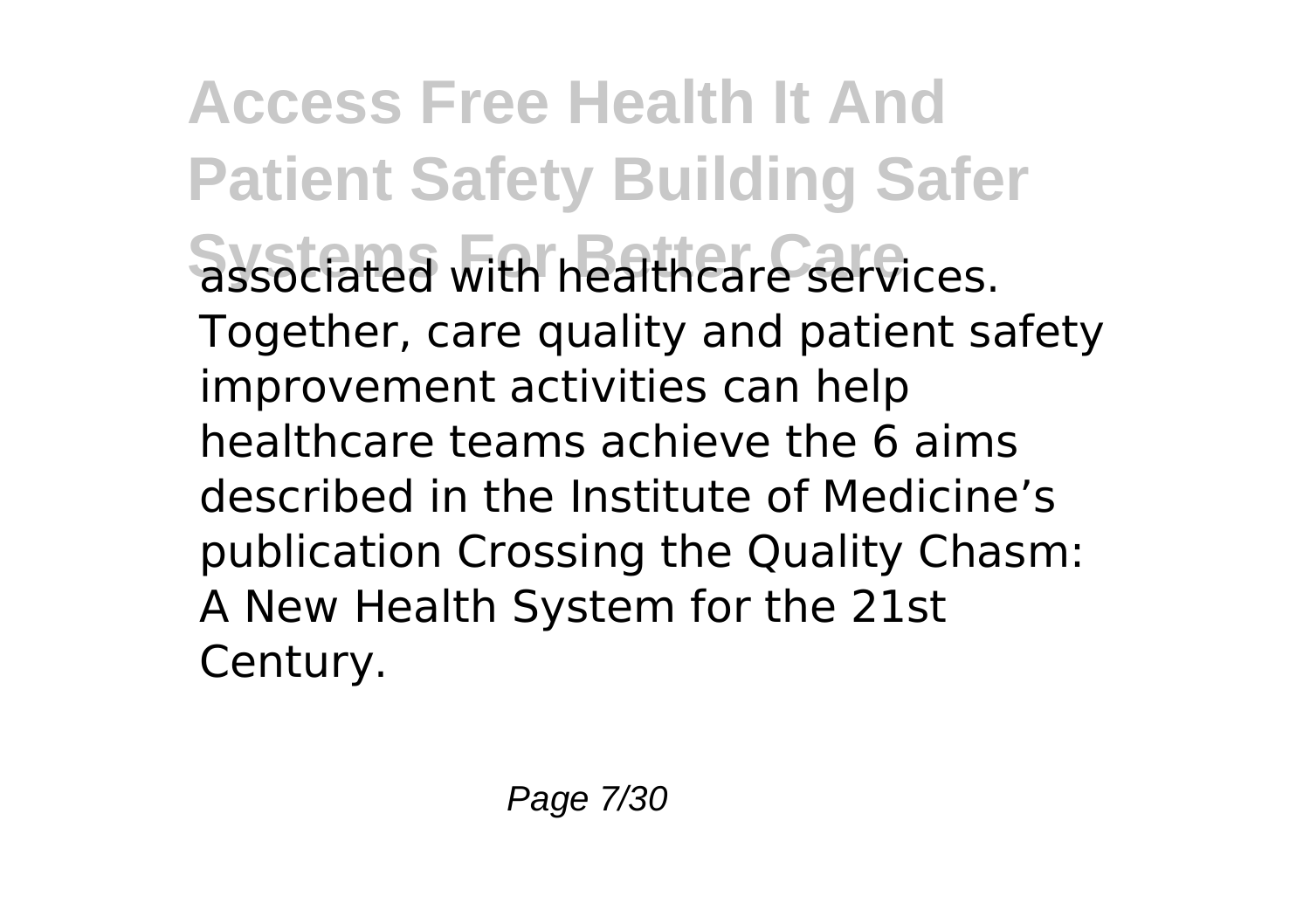# **Access Free Health It And Patient Safety Building Safer Systems For Better Care Quality & Patient Safety - Health IT Playbook**

Recommendation 1: The Secretary of Health and Human Services (HHS) should publish an action and surveillance plan within 12 months that includes a schedule for working with the private sector to assess the impact of health IT on patient safety and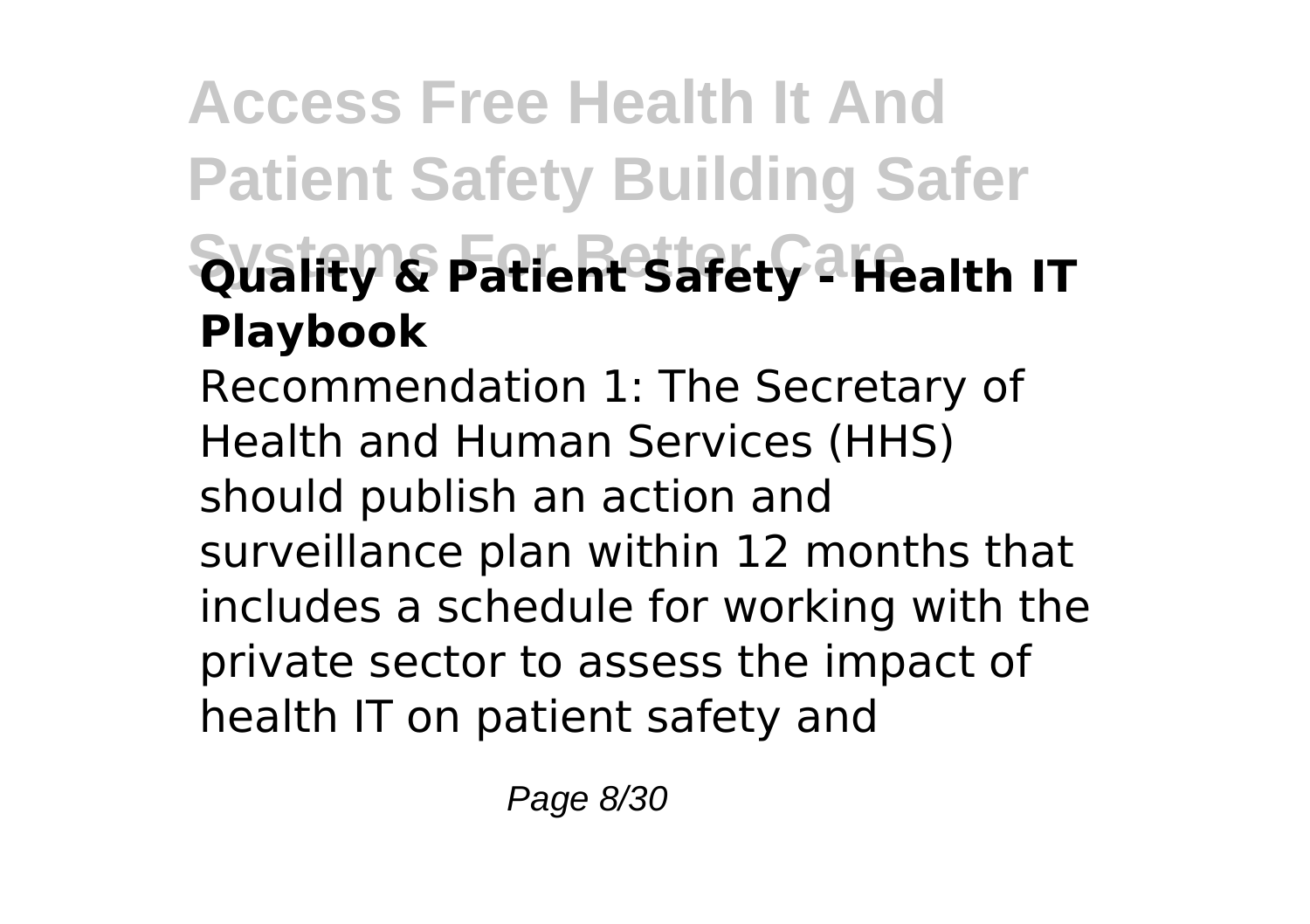**Access Free Health It And Patient Safety Building Safer Shinimizing the risk of its implementation** and use. The plan should specify: a.

## **Summary - Health IT and Patient Safety - NCBI Bookshelf**

Patient Safety Concerns With Health Information Technology In the 2013 list of hazards by ECRI Institute, four of the top ten hazards were directly related to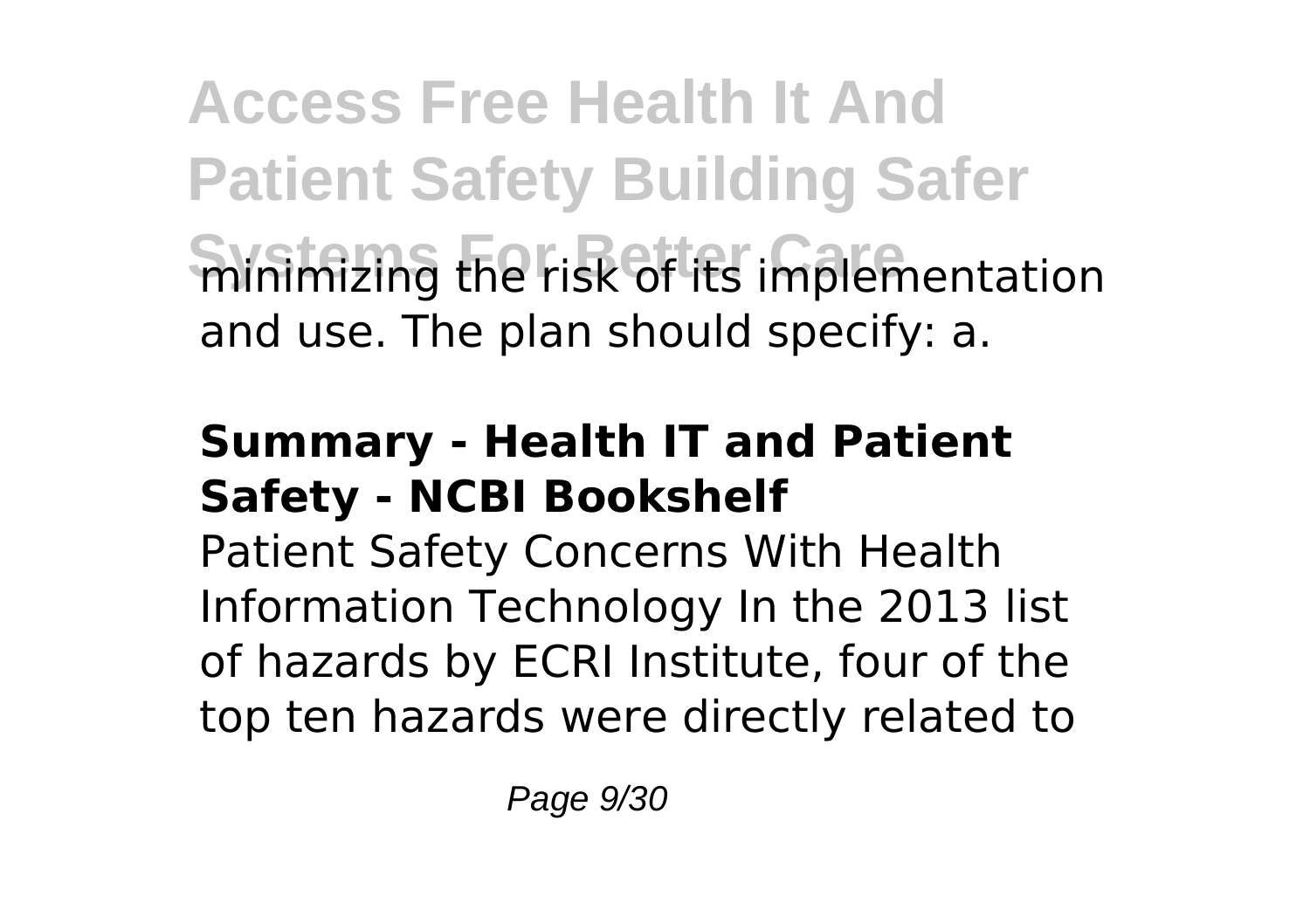**Access Free Health It And Patient Safety Building Safer Systems For Better Care** health IT. "Technology-related adverse events can be associated with all components of a comprehensive technology system and may involve errors of either commission or omission.

### **Patient Safety and Health Information Technology | ACOG** Institute of Medicine. 2012. Health IT

Page 10/30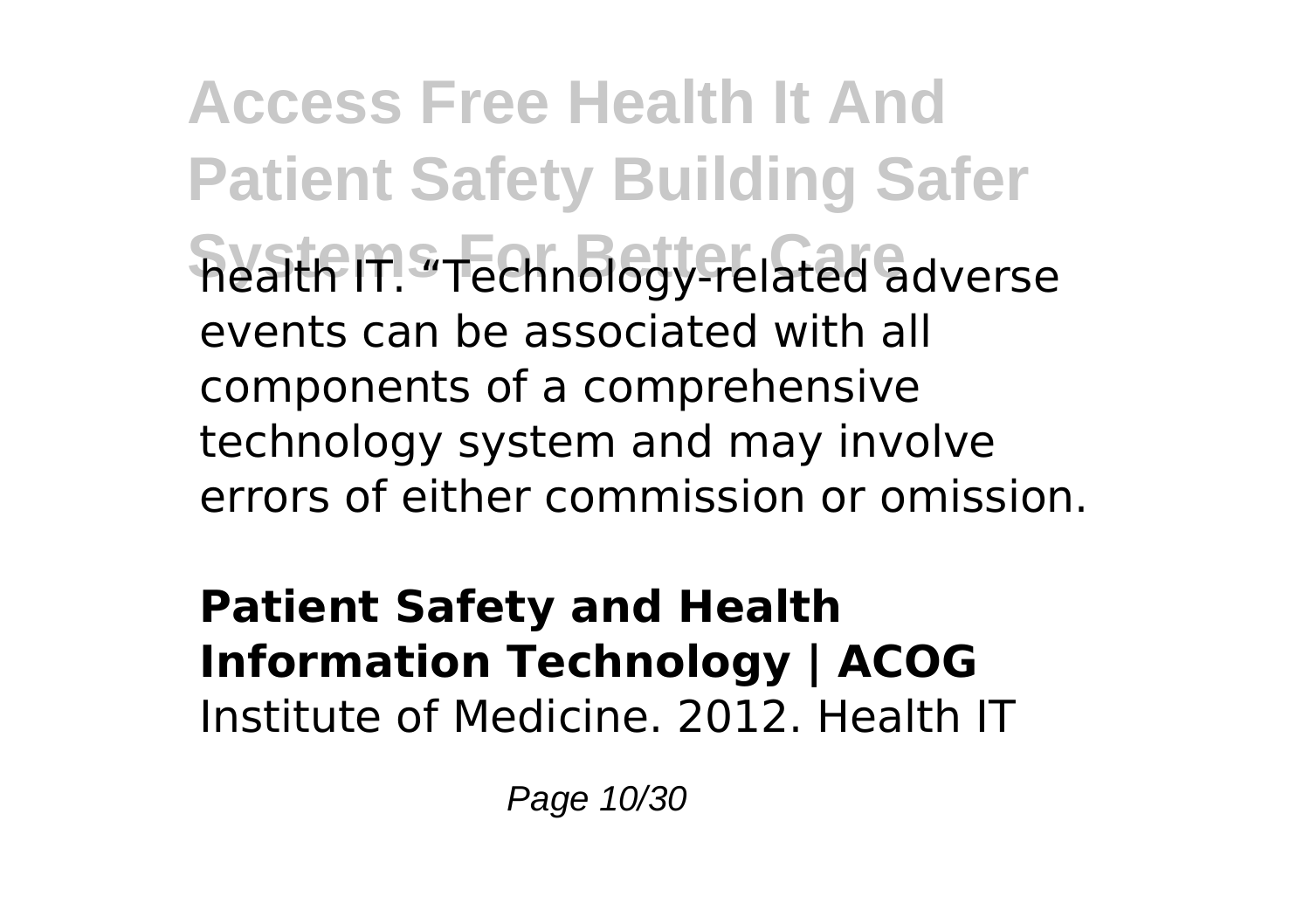**Access Free Health It And Patient Safety Building Safer** and Patient Safety: Building Safer Systems for Better Care. Washington, DC: The National Academies Press.

### **Health IT and Patient Safety: Building Safer Systems for ...**

patient safety is a public good and (2) with the government's large investment in this area, it has a fiduciary

Page 11/30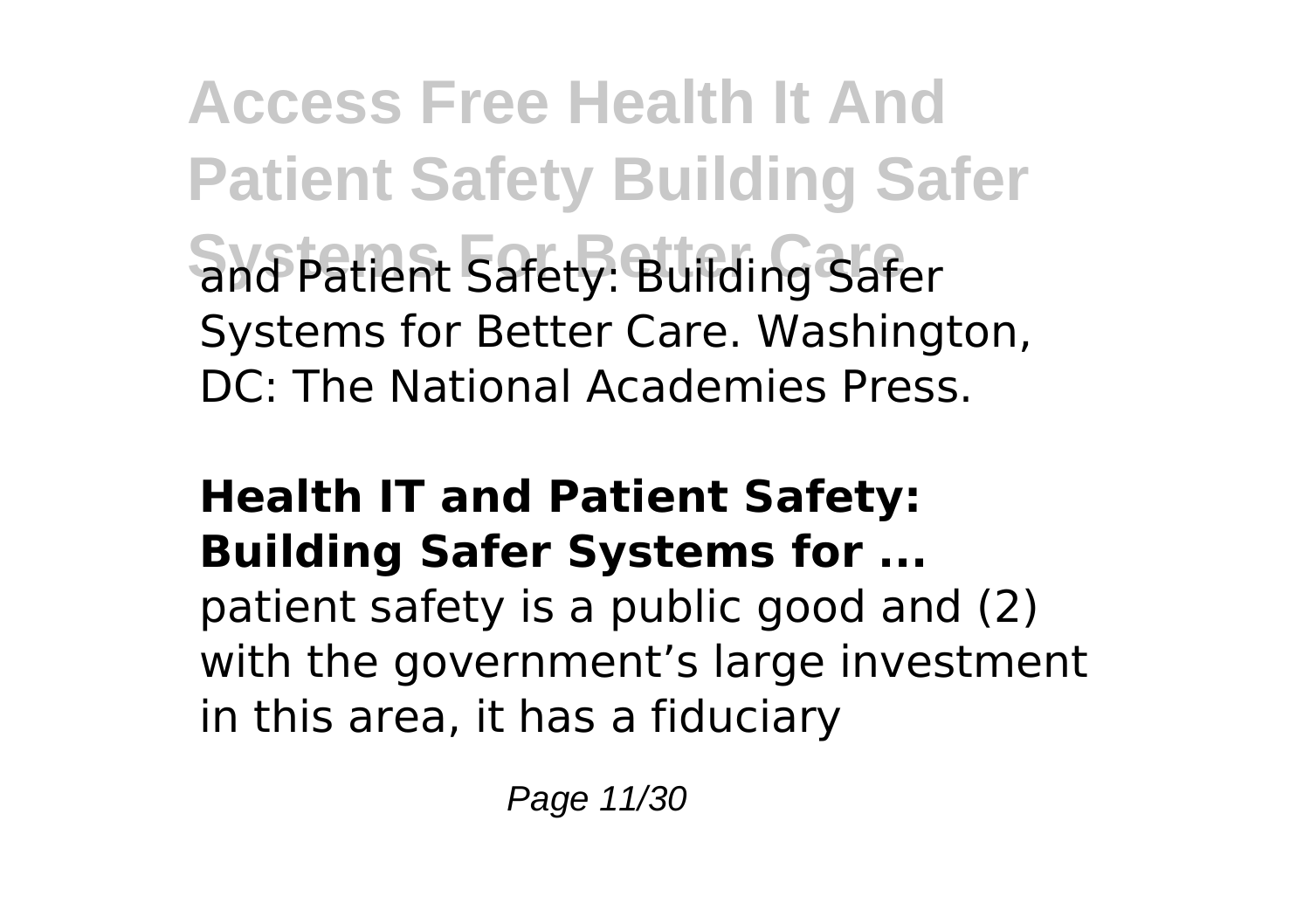**Access Free Health It And Patient Safety Building Safer Fesponsibility to ensure the value of its** investment.

## **Health IT and Patient Safety**

Health information technology (health IT) has potential to improve patient safety but its implementation and use has met with unintended consequences and new safety concerns.1–5 A key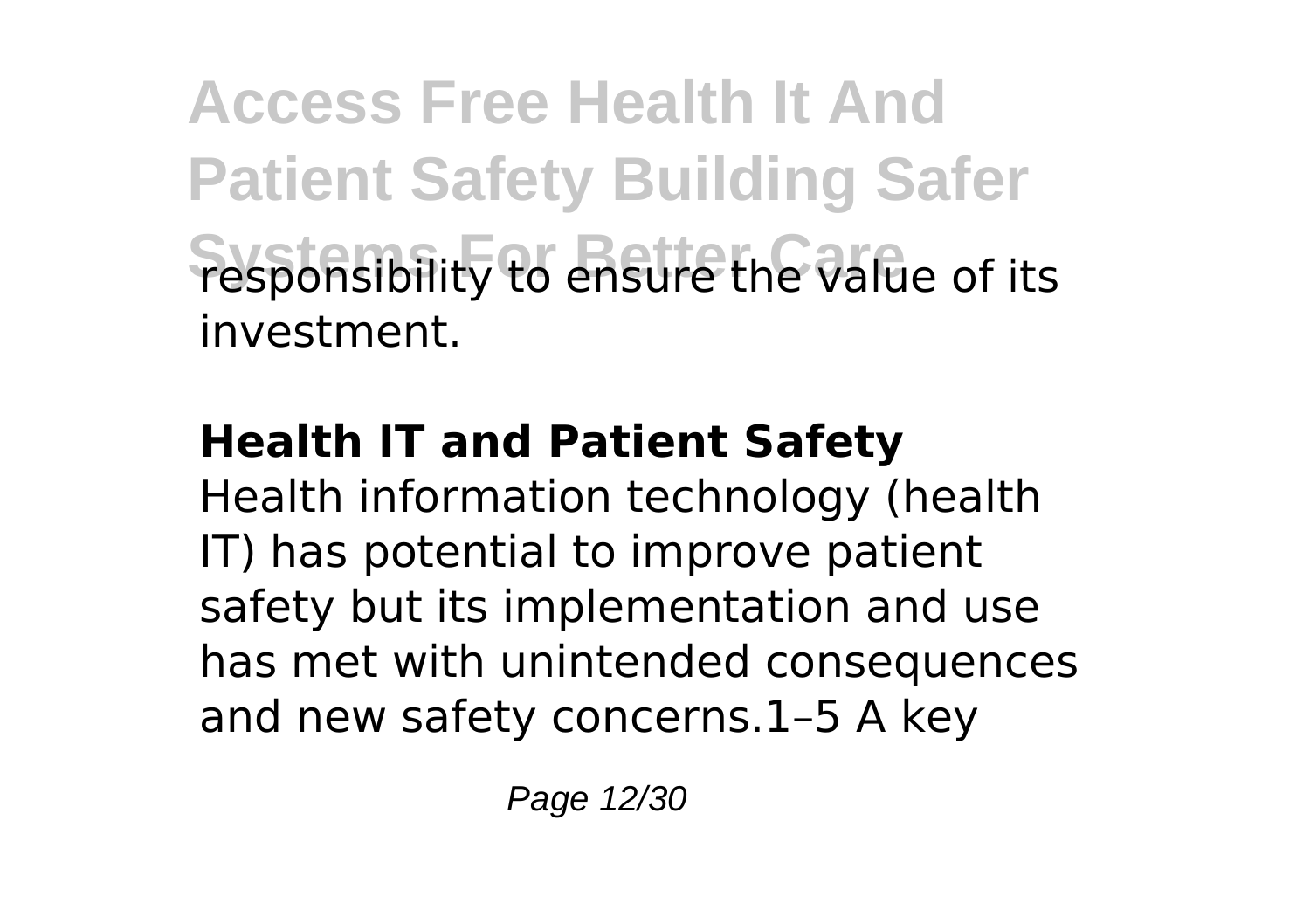**Access Free Health It And Patient Safety Building Safer Challenge to improving patient safety in** IT-enabled healthcare systems is to develop valid, feasible strategies to measure safety concerns at the intersection of health IT and patient safety.6, 7 For example ...

# **Measuring and improving patient safety through health ...**

Page 13/30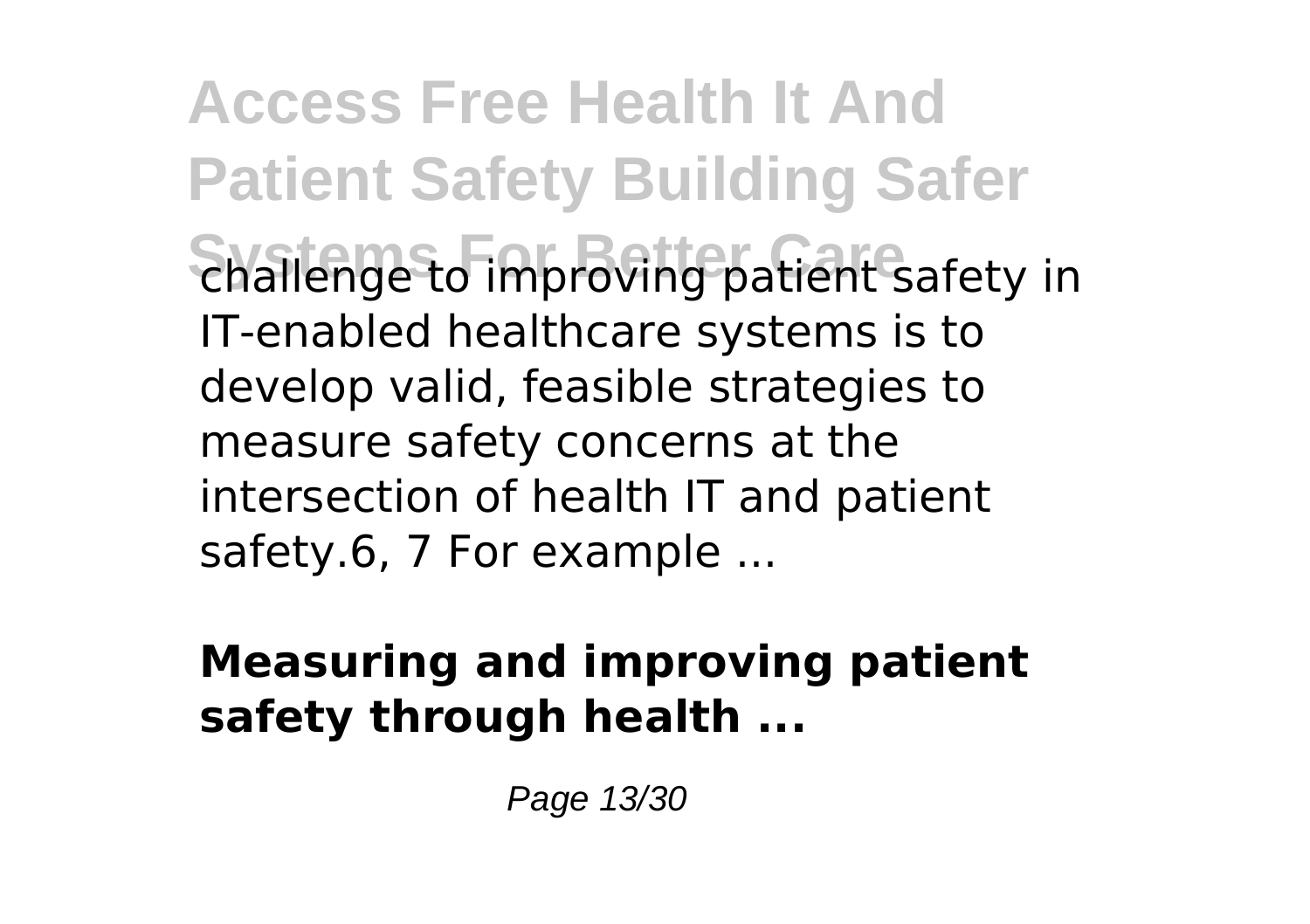**Access Free Health It And Patient Safety Building Safer Health information technology (health** IT) has potential to improve patient safety but its implementation and use has led to unintended consequences and new safety concerns. A key challenge to improving safety in health IT-enabled healthcare systems is to develop valid, feasible strategies to measure …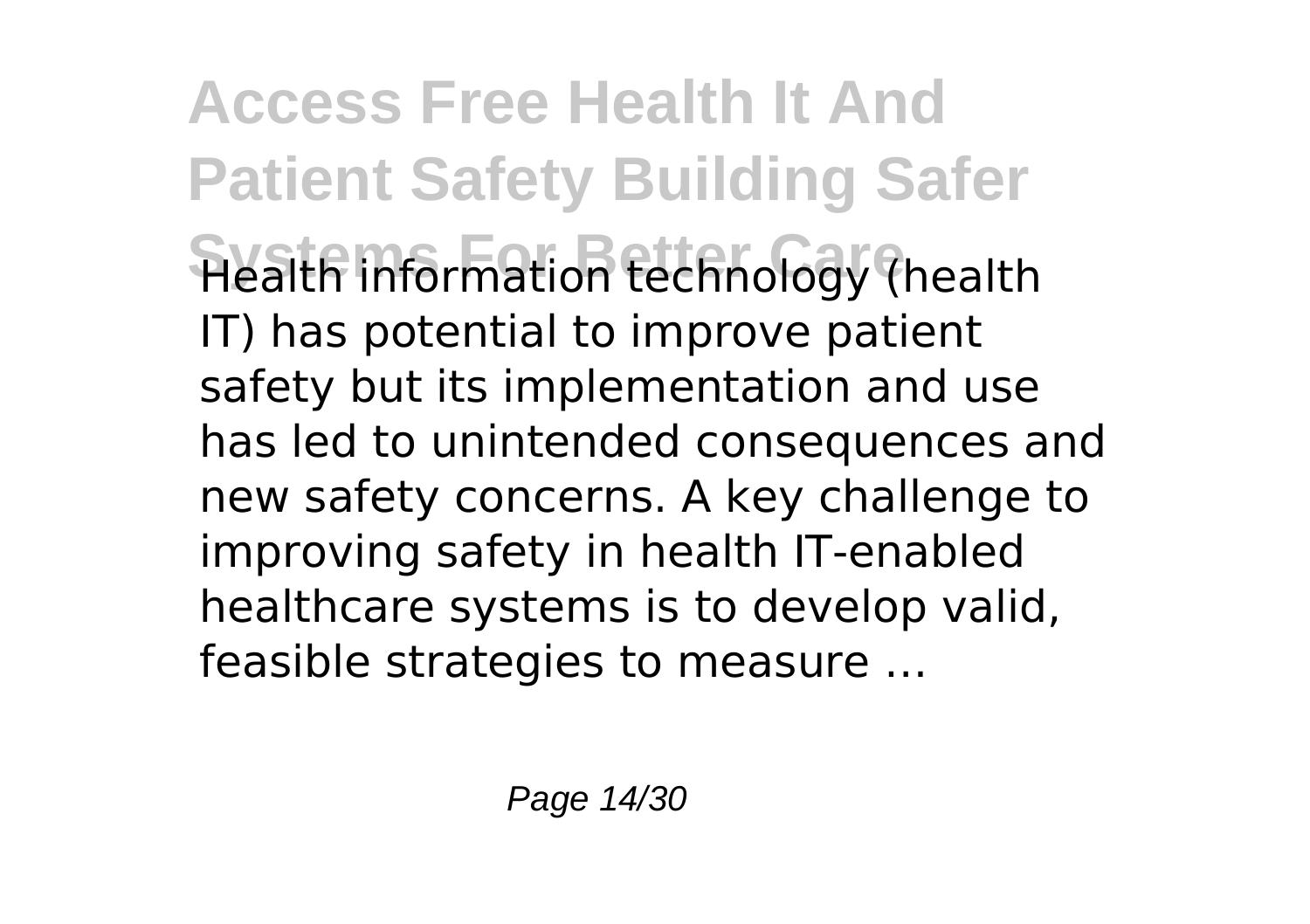# **Access Free Health It And Patient Safety Building Safer Measuring and improving patient safety through health ...** <p>Accurate patient identification is

fundamental component to safe care delivery. Yet, providers remain daunted by electronic health record (EHR) systems that contain errors and fail to communicate or transmit information effectively. The issue of poor patient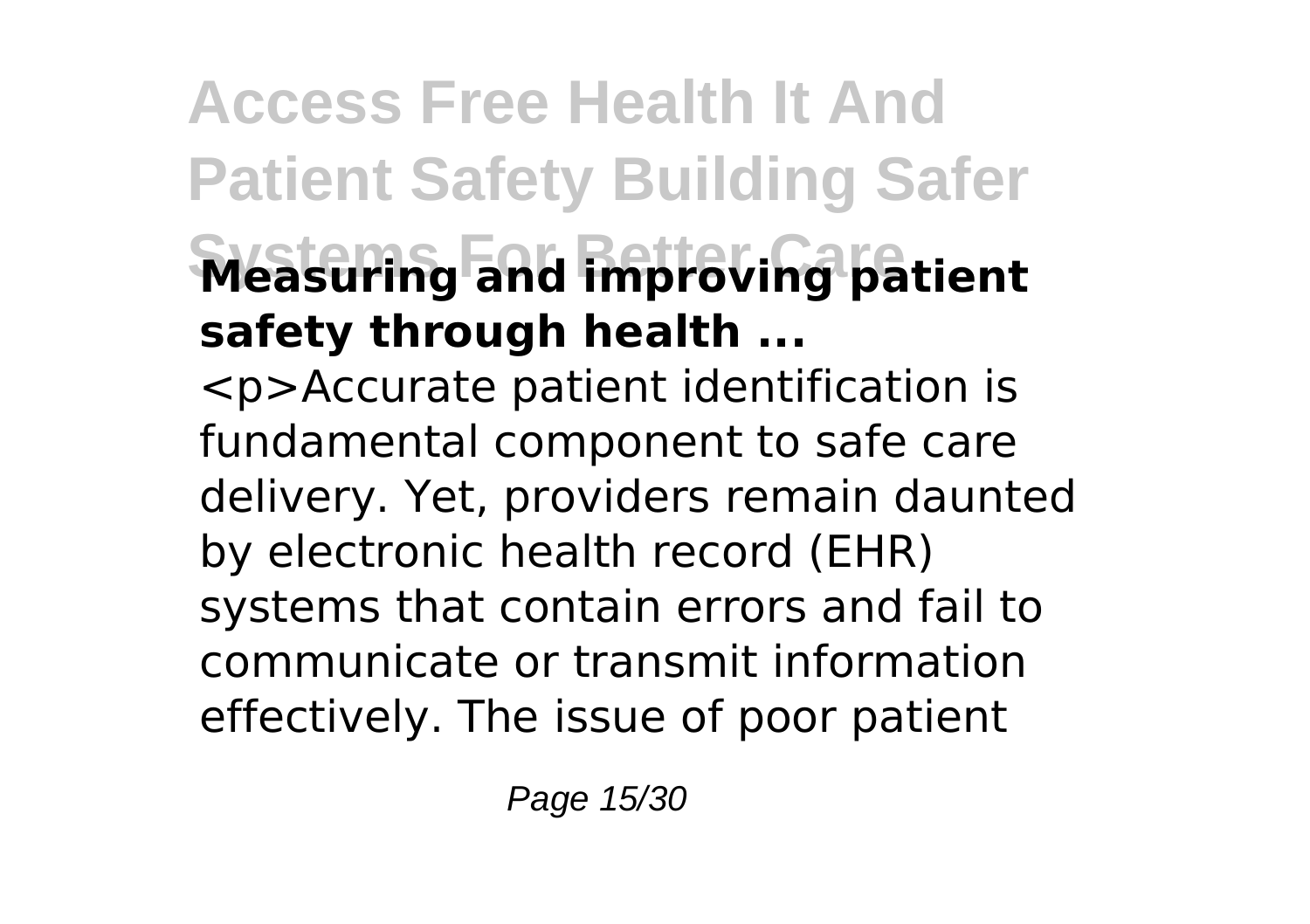**Access Free Health It And Patient Safety Building Safer Systems For Better Care** identification becomes exponentially more problematic and dangerous as more data is generated and more applications are introduced ...

# **The Patient Safety Risks Of EHR Errors - Health IT Outcomes** Patient Safety is a health care discipline that emerged with the evolving

Page 16/30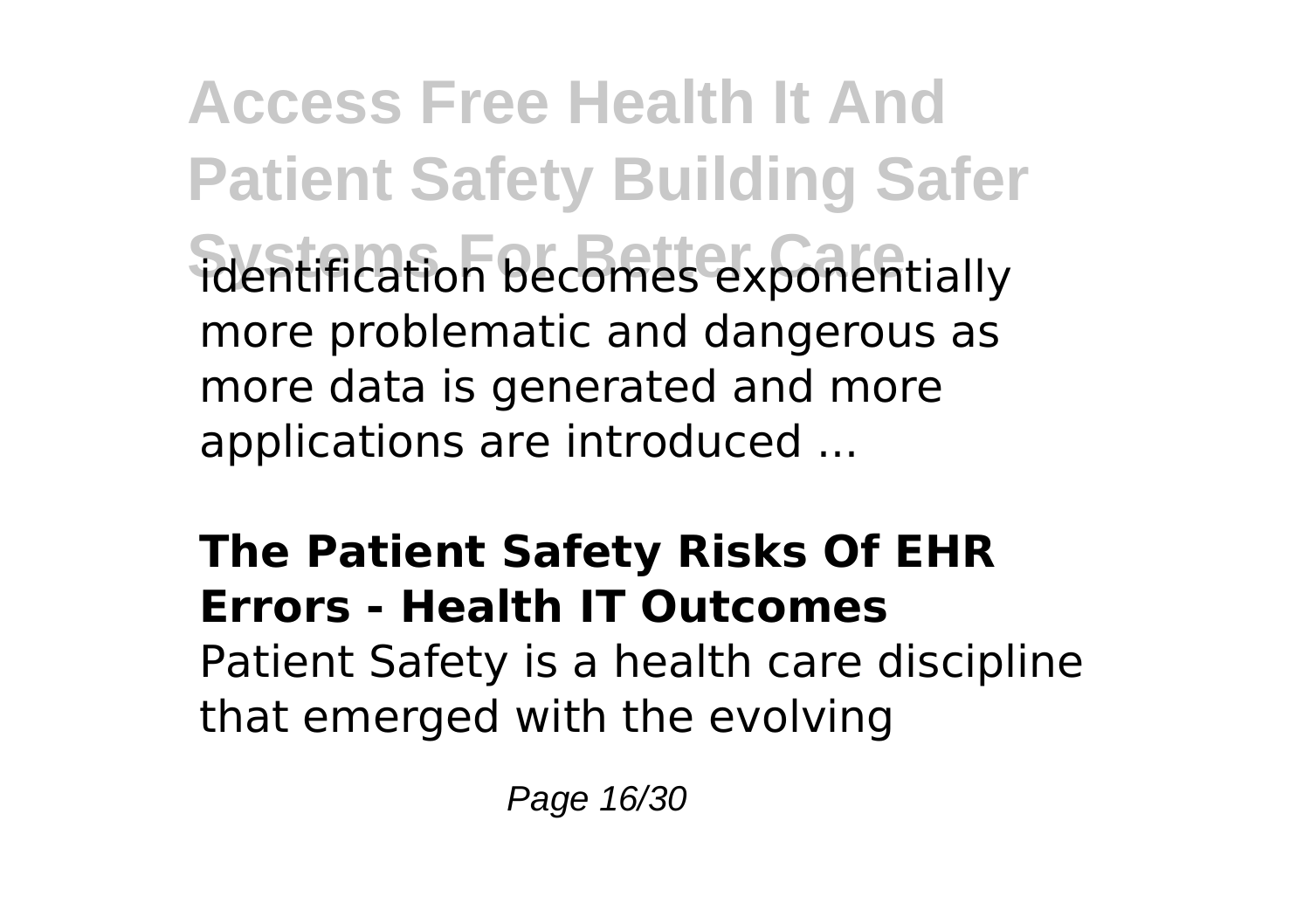**Access Free Health It And Patient Safety Building Safer Somplexity in health care systems and** the resulting rise of patient harm in health care facilities. It aims to prevent and reduce risks, errors and harm that occur to patients during provision of health care.

# **Patient Safety - World Health Organization**

Page 17/30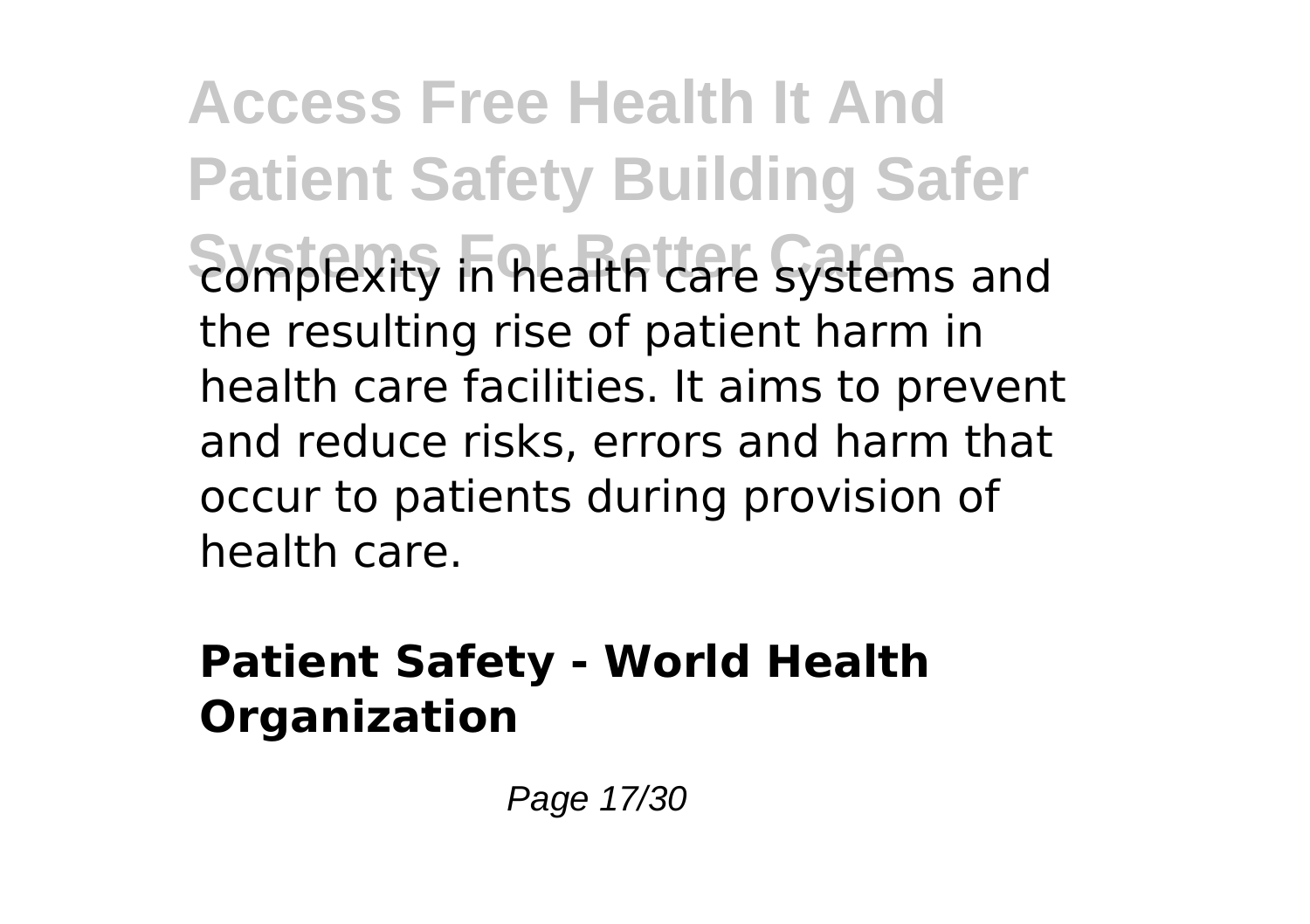**Access Free Health It And Patient Safety Building Safer Health IT Safety Many doctors, nurses,** and other health care professionals rely on health information technology (health IT) every day to support patient care. Health IT helps them use data for population health management, analytics, information sharing, and precision medicine. A well-designed, properly implemented, and responsibly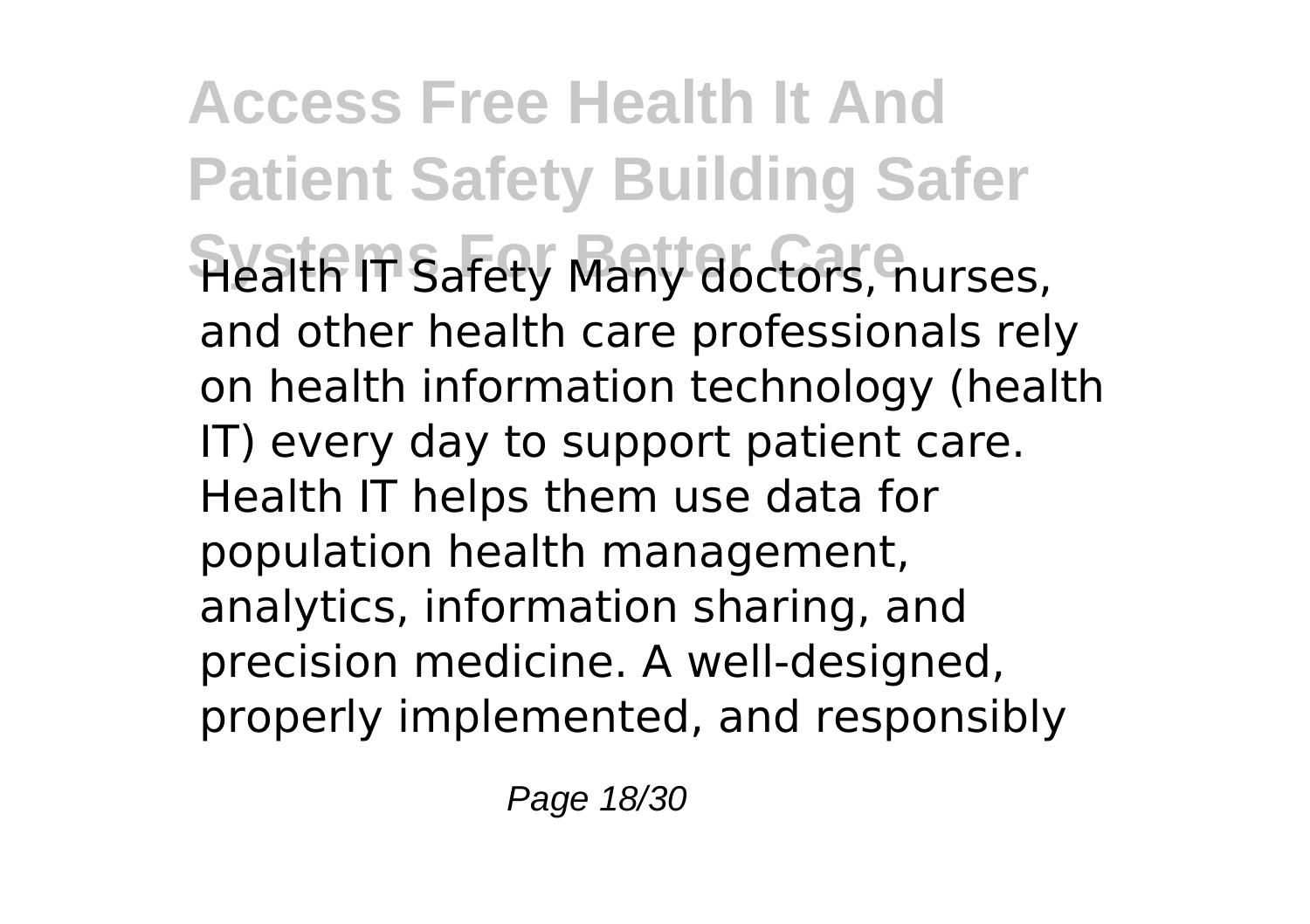**Access Free Health It And Patient Safety Building Safer Used health IT system can improve** patient safety and reduce ...

### **Health IT Safety | HealthIT.gov** Health IT and Patient Safety: Building Safer Systems for Better Care THE NATIONAL ACADEMIES PRESS 500 Fifth Street, NW Washington, DC 20001 NOTICE: The project that is the subject

Page 19/30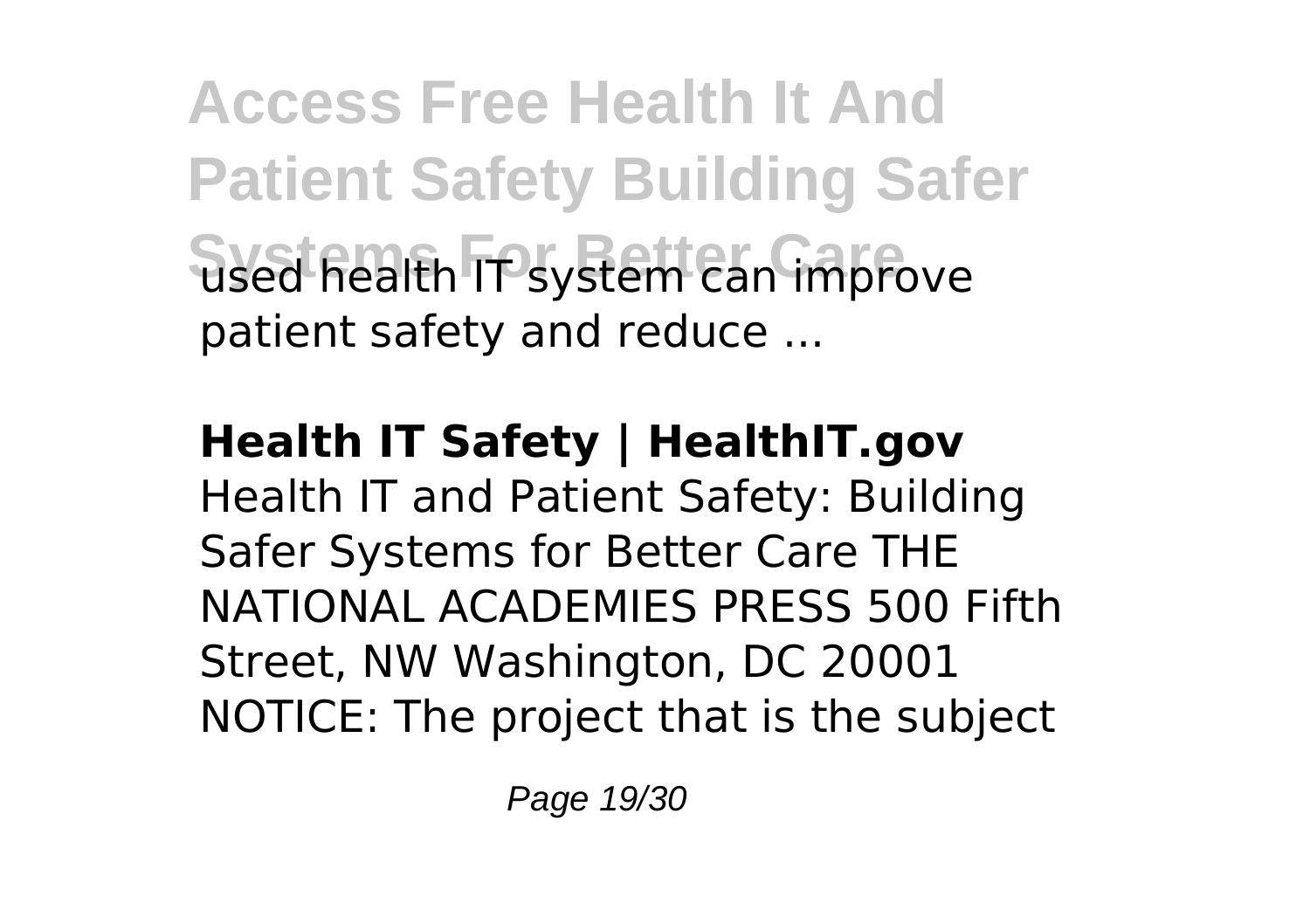**Access Free Health It And Patient Safety Building Safer** of this report was approved by the Governing Board of the National Research Council, whose members are drawn from the councils of

## **Health IT and Patient Safety: Building Safer Systems for ...** Patient safety is a serious global public health concern. There is a 1 in a million

Page 20/30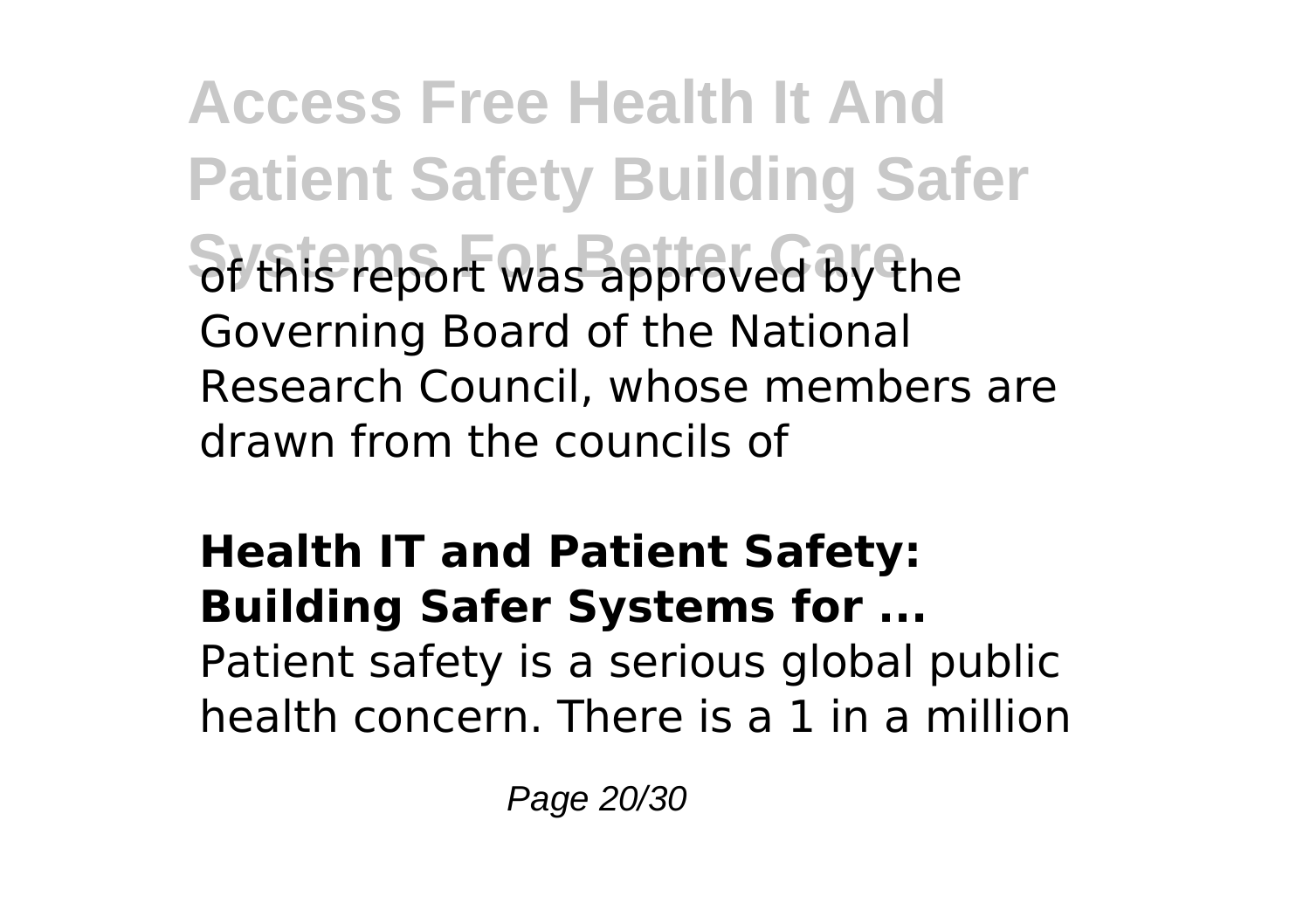**Access Free Health It And Patient Safety Building Safer Shance of a person being harmed while** travelling by plane. In comparison, there is a 1 in 300 chance of a patient being harmed during health care.

# **Patient safety - World Health Organization**

HIT can offer standardization of workflow and creative solutions to countering

Page 21/30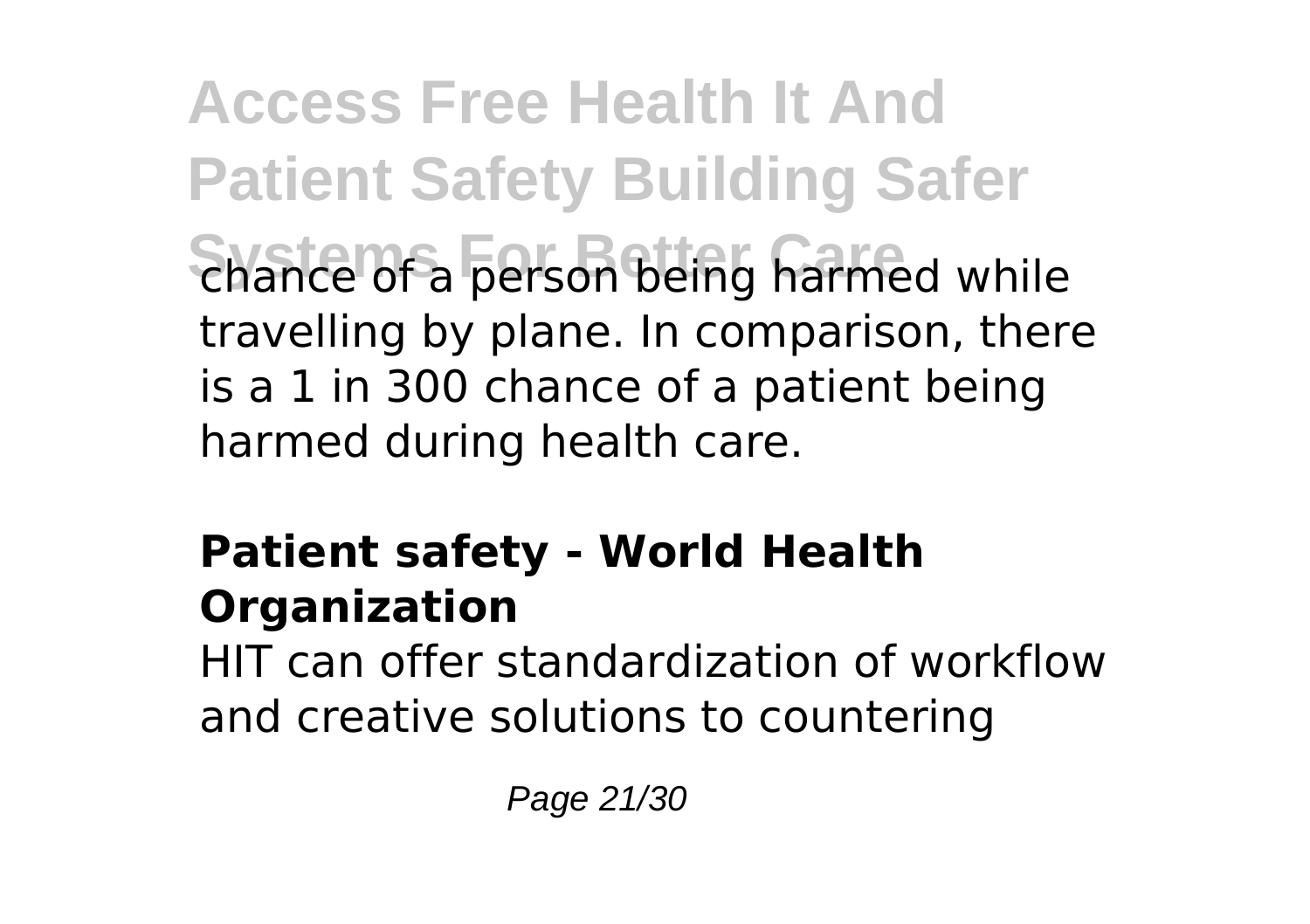**Access Free Health It And Patient Safety Building Safer Patient safety events such as those** mentioned in this paper. However, with continued implementation and use in diverse clinical settings it becomes apparent that these solutions may introduce new and unanticipated errors.

# **Updates in the Role of Health IT in Patient Safety | PSNet**

Page 22/30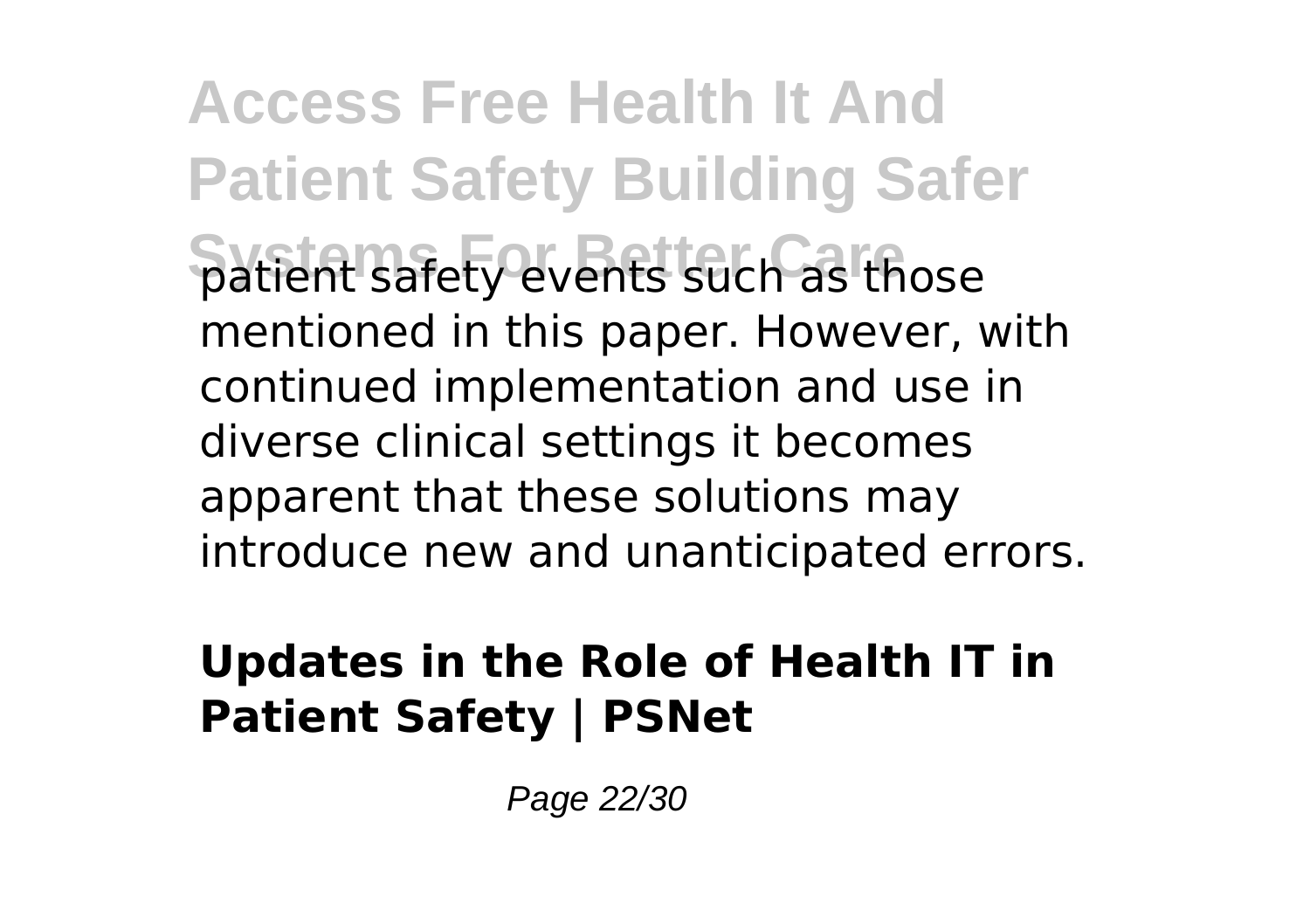**Access Free Health It And Patient Safety Building Safer Systems For Better Care** August 27, 2019 - Across the care continuum, all healthcare organizations are continuously seeking new and innovative ways to improve patient safety.. Medication errors, hospitalacquired conditions, and preventable deaths have always topped the list of events to avoid, and as artificial intelligence and machine learning have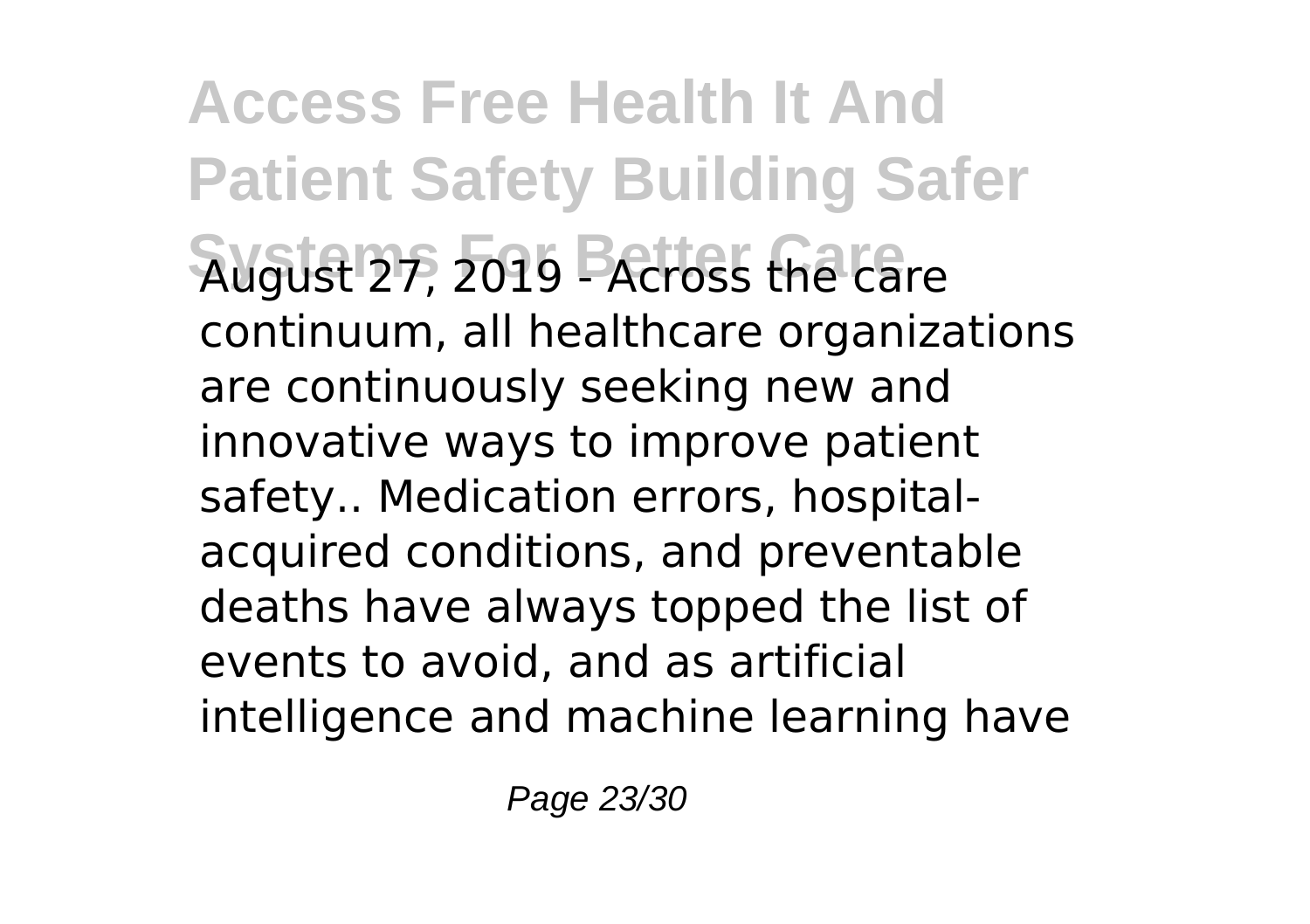**Access Free Health It And Patient Safety Building Safer Stept into each part of the industry,** health systems have started ...

# **Using Machine Learning, Health IT to Improve Patient Safety**

The Partnership for Health IT Patient Safety (Partnership), a multi-stakeholder collaborative, brings together providers, vendors, development companies,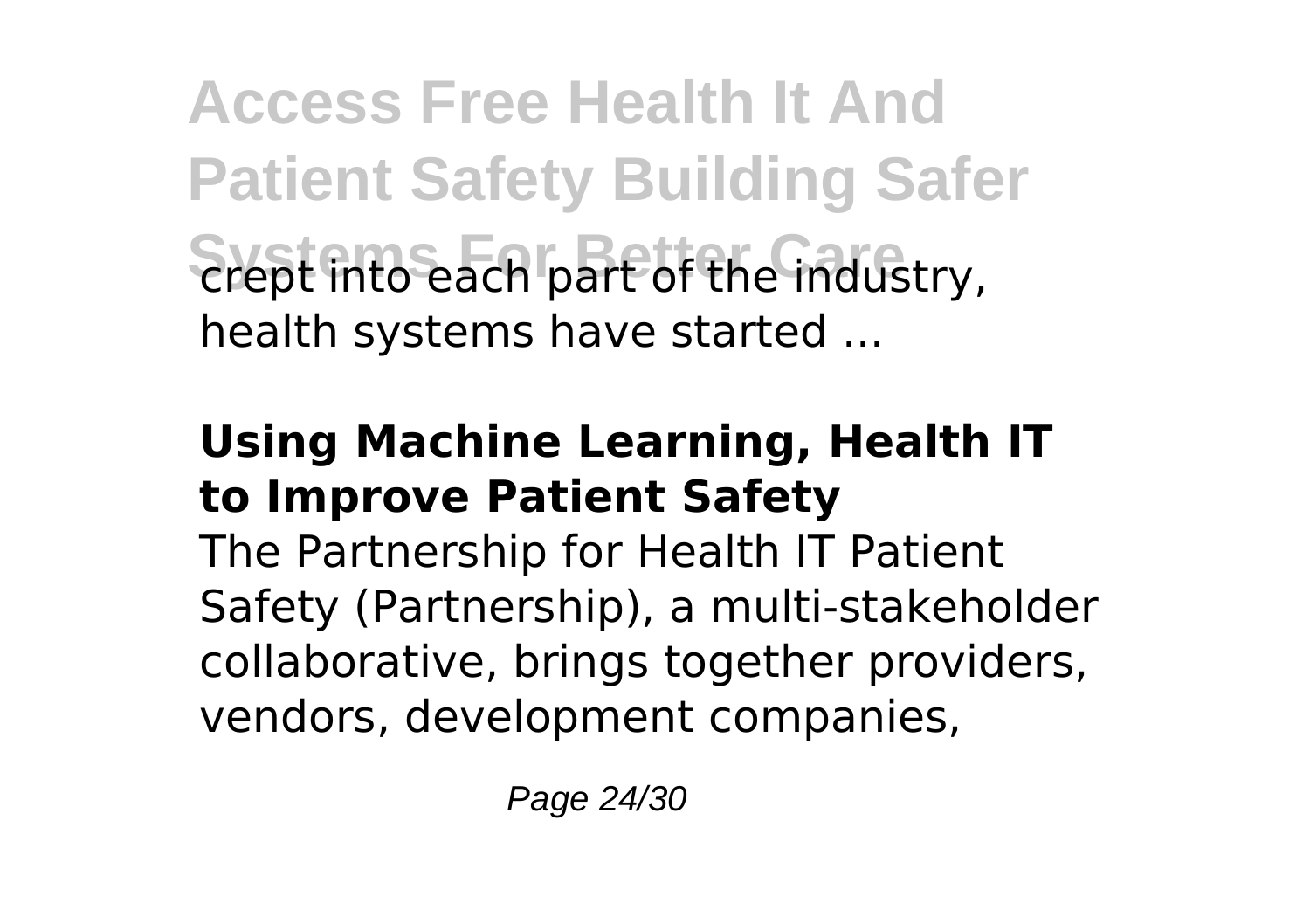**Access Free Health It And Patient Safety Building Safer Systems For Better Care** professional organizations, human factors experts, and others to set priorities in health IT safety.We evaluate all available evidence, derive safety recommendations, and prioritize how to achieve the greatest impact.

# **Partnership for Health IT Patient Safety - ECRI**

Page 25/30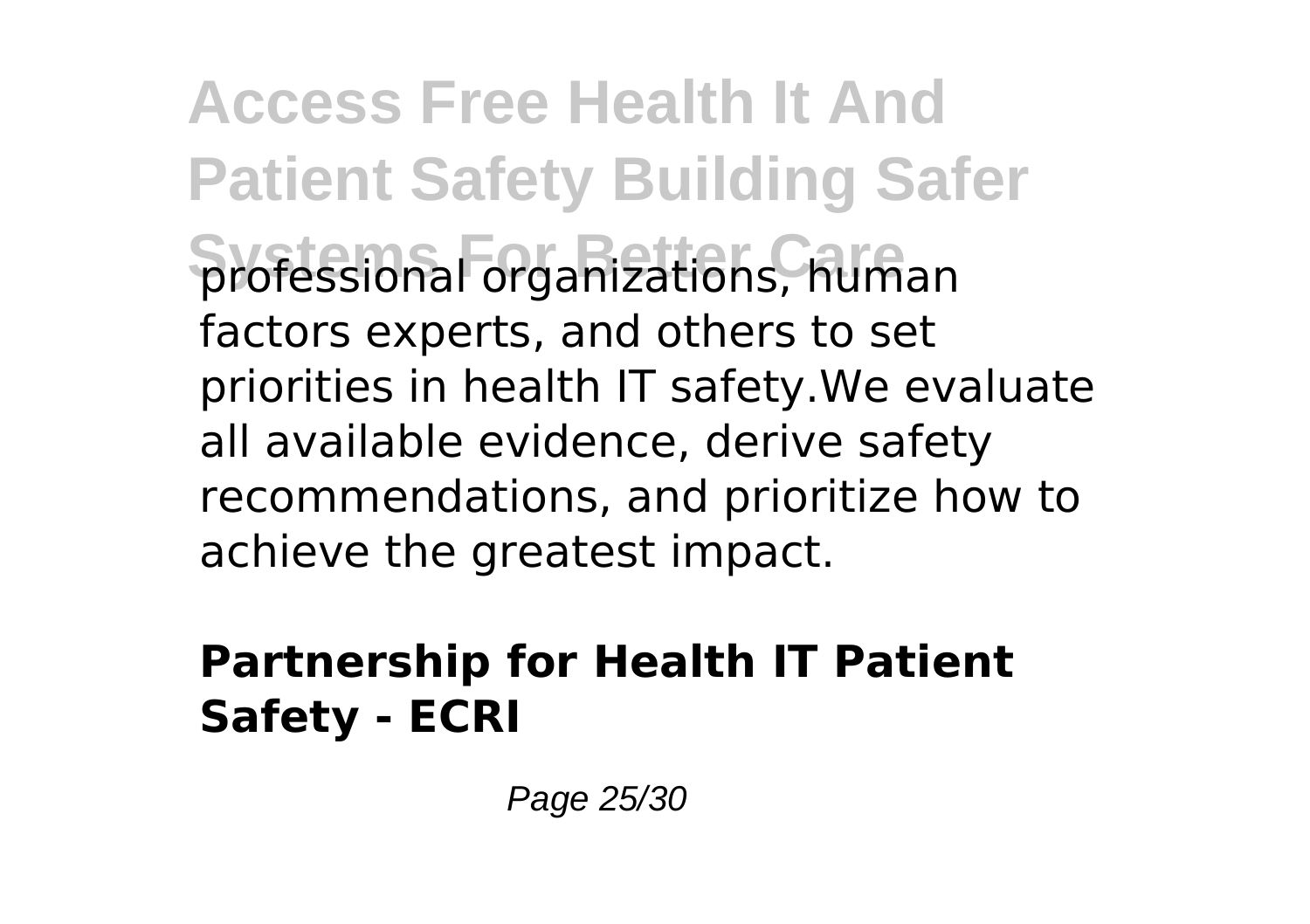**Access Free Health It And Patient Safety Building Safer Sithough health information technology** (IT) holds great promise for improving patient safety, many of the purported benefits have not yet been realized, and an ever-lengthening list of implementation problems and unintended consequences have been documented. This Institute of Medicine report states that "the current state of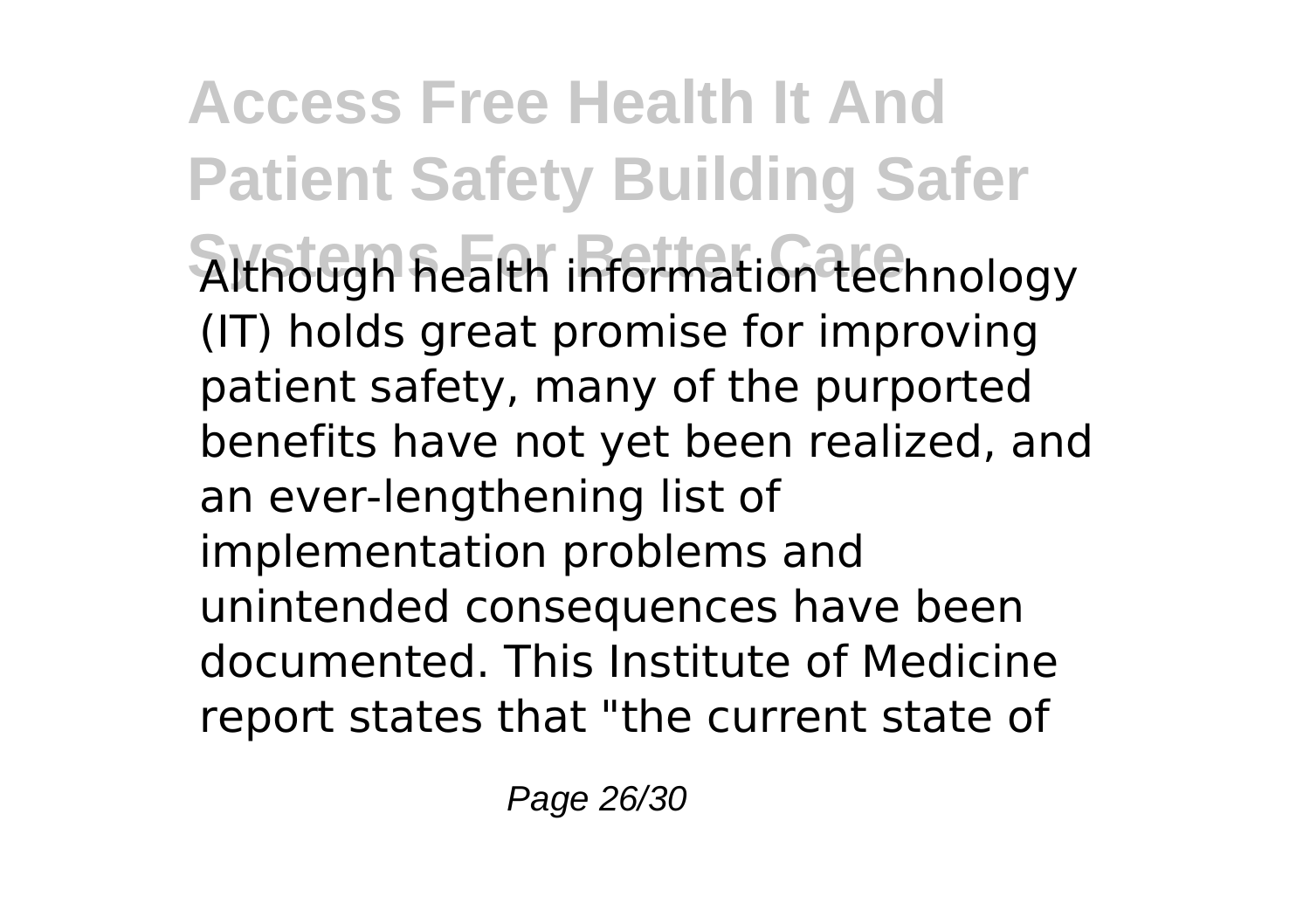**Access Free Health It And Patient Safety Building Safer** Safety and health IT is not acceptable" and discusses various safety ...

#### **Health IT and Patient Safety: Building Safer Systems for ...**

IPSQ has developed a suite of programs aimed at upskilling and uplifting the patient safety, quality improvement and innovation capabilities of staff under its

Page 27/30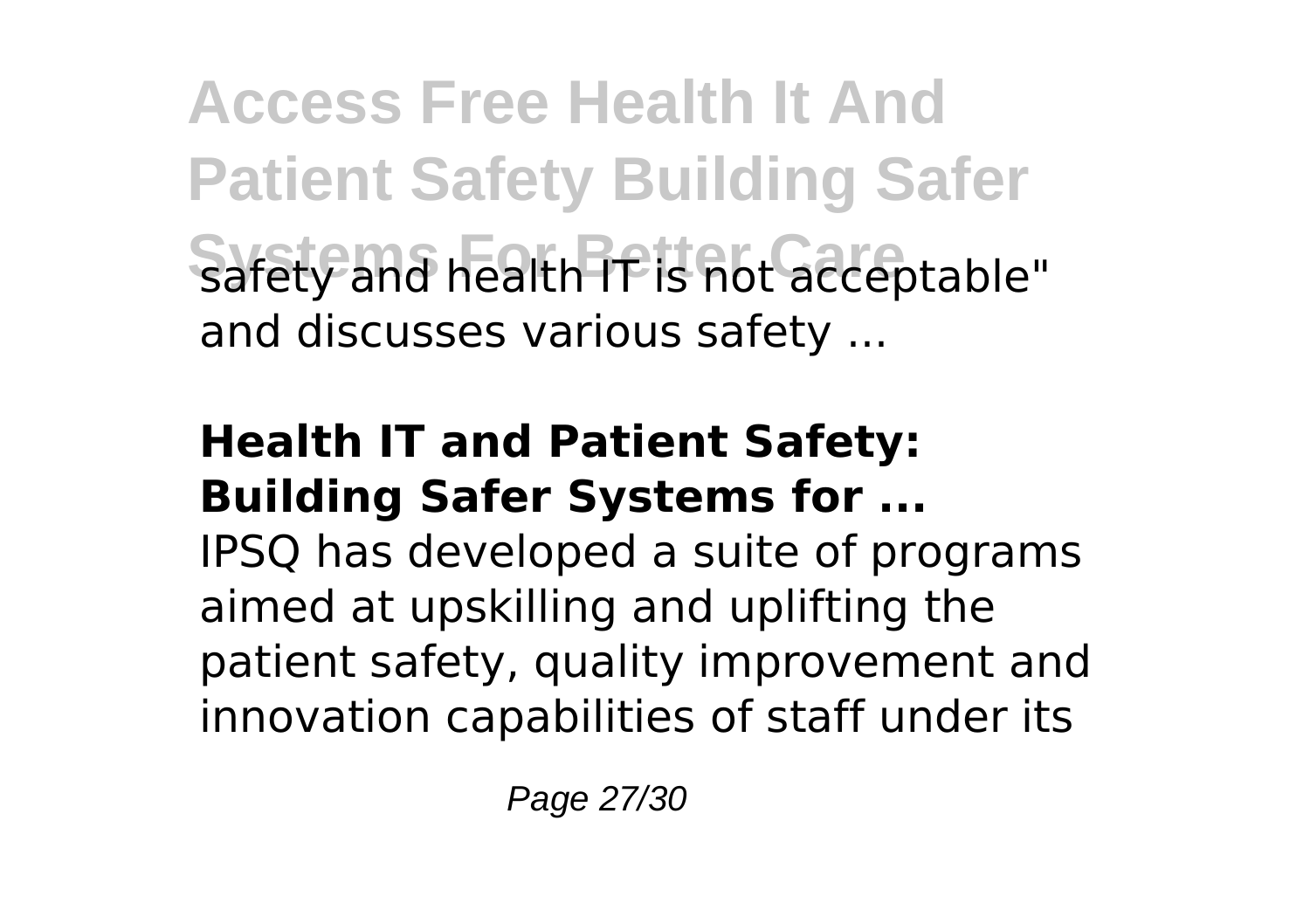**Access Free Health It And Patient Safety Building Safer Systems For Better Care** "Academic Medicine – Enhancing Performance, Improving Care (AM-EPIC)" Framework, and has appointed more than 50 staff as faculty members with the train-the-trainer programs.

#### **Institute for Patient Safety & Quality - SingHealth**

Health IT creates new opportunities to

Page 28/30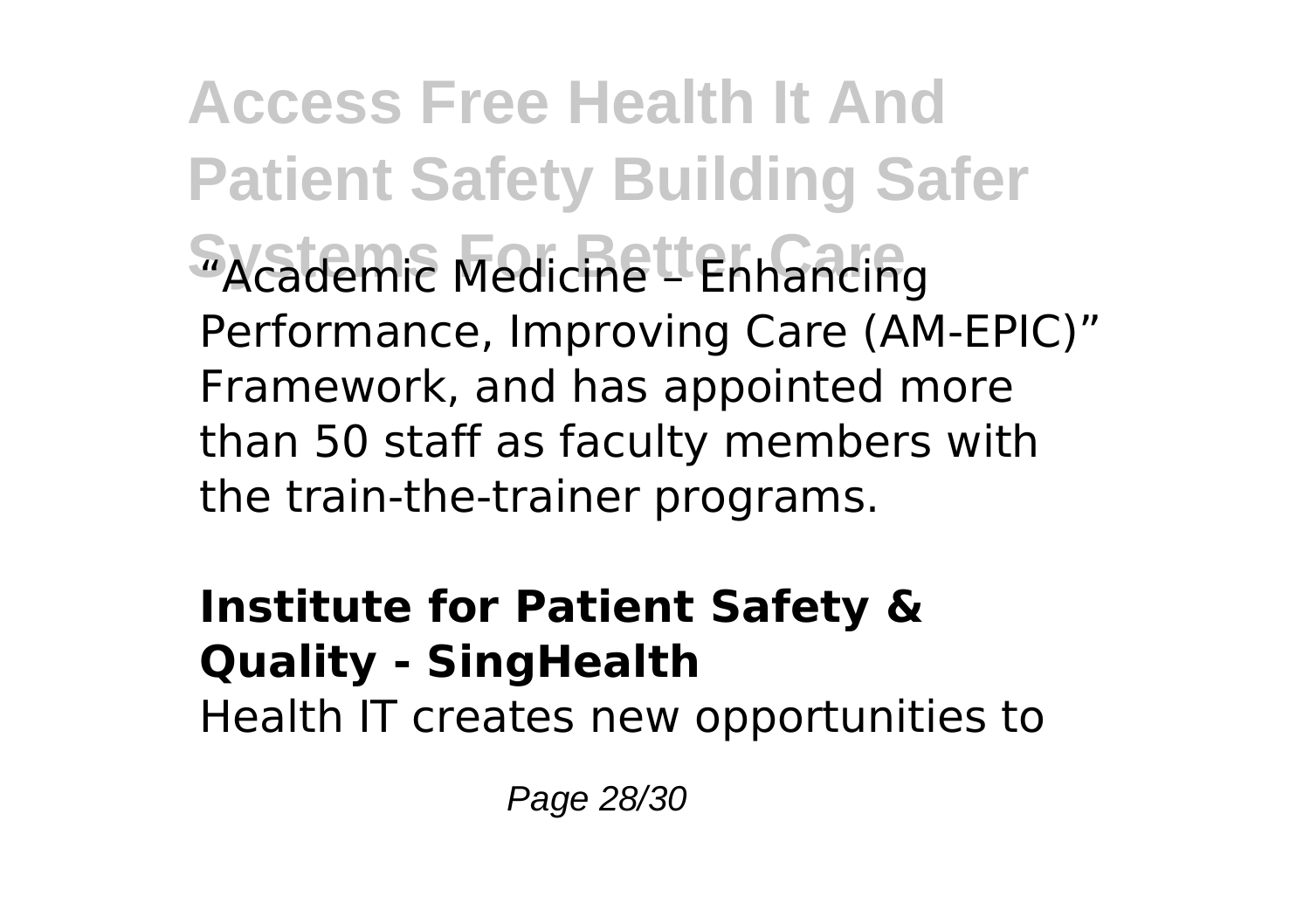**Access Free Health It And Patient Safety Building Safer Improve patient safety that do not exist** in paper-based systems. For example, paper-based systems cannot detect and alert clinicians of drug–drug interactions, whereas electronic clinical decision support systems can. As a result, the expectations for safer care may be higher in a health IT–enabled environment as compared to a paper